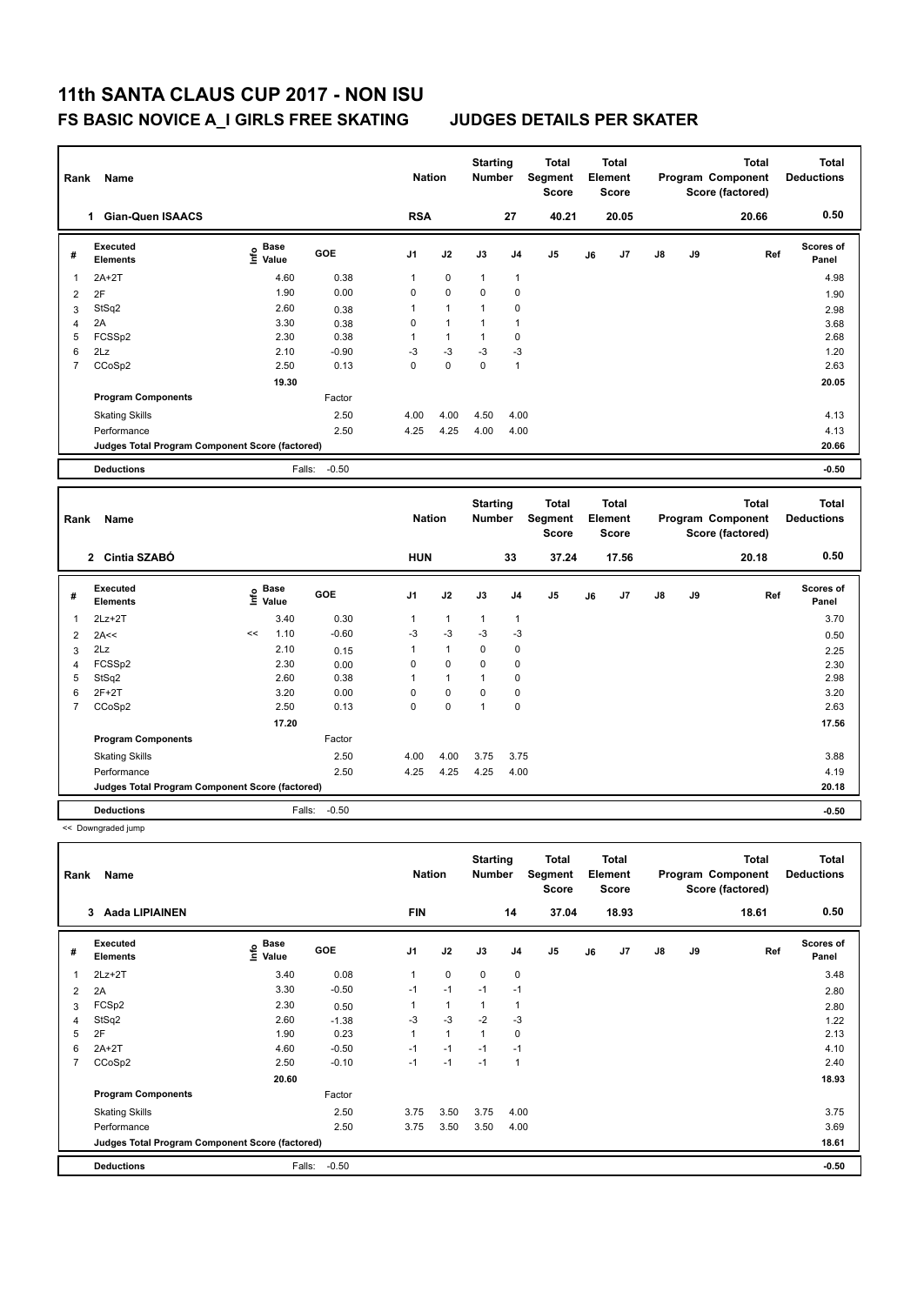| Rank           | Name                                            |                          |                           |            | <b>Nation</b>  |             | <b>Starting</b><br><b>Number</b> |                | <b>Total</b><br>Segment<br><b>Score</b> |    | <b>Total</b><br>Element<br><b>Score</b> |               |    | <b>Total</b><br>Program Component<br>Score (factored) | Total<br><b>Deductions</b> |
|----------------|-------------------------------------------------|--------------------------|---------------------------|------------|----------------|-------------|----------------------------------|----------------|-----------------------------------------|----|-----------------------------------------|---------------|----|-------------------------------------------------------|----------------------------|
|                | 4 My STOLT                                      |                          |                           |            | <b>FIN</b>     |             |                                  | $\mathbf{2}$   | 36.21                                   |    | 17.75                                   |               |    | 18.46                                                 | 0.00                       |
| #              | Executed<br><b>Elements</b>                     |                          | Base<br>e Base<br>⊆ Value | <b>GOE</b> | J <sub>1</sub> | J2          | J3                               | J <sub>4</sub> | J <sub>5</sub>                          | J6 | J7                                      | $\mathsf{J}8$ | J9 | Ref                                                   | <b>Scores of</b><br>Panel  |
| 1              | 2A<                                             | $\overline{\phantom{a}}$ | 2.30                      | $-0.50$    | $-1$           | $-1$        | $-1$                             | $-1$           |                                         |    |                                         |               |    |                                                       | 1.80                       |
| $\overline{2}$ | 2Lo                                             |                          | 1.80                      | 0.00       | 0              | $\mathbf 0$ | 0                                | 0              |                                         |    |                                         |               |    |                                                       | 1.80                       |
| 3              | $2F+2Lo$                                        |                          | 3.70                      | 0.00       | 0              | 0           | 0                                | 0              |                                         |    |                                         |               |    |                                                       | 3.70                       |
| 4              | CCoSp2                                          |                          | 2.50                      | 0.25       |                | 0           | $\mathbf{1}$                     | 0              |                                         |    |                                         |               |    |                                                       | 2.75                       |
| 5              | StSq2                                           |                          | 2.60                      | 0.00       | 0              | 0           | 0                                | 0              |                                         |    |                                         |               |    |                                                       | 2.60                       |
| 6              | $2F+2T$                                         |                          | 3.20                      | 0.00       | 0              | 0           | 0                                | 0              |                                         |    |                                         |               |    |                                                       | 3.20                       |
| 7              | LSp2                                            |                          | 1.90                      | 0.00       | 0              | 0           | 0                                | 0              |                                         |    |                                         |               |    |                                                       | 1.90                       |
|                |                                                 |                          | 18.00                     |            |                |             |                                  |                |                                         |    |                                         |               |    |                                                       | 17.75                      |
|                | <b>Program Components</b>                       |                          |                           | Factor     |                |             |                                  |                |                                         |    |                                         |               |    |                                                       |                            |
|                | <b>Skating Skills</b>                           |                          |                           | 2.50       | 3.25           | 3.75        | 3.50                             | 4.00           |                                         |    |                                         |               |    |                                                       | 3.63                       |
|                | Performance                                     |                          |                           | 2.50       | 3.50           | 4.00        | 3.50                             | 4.00           |                                         |    |                                         |               |    |                                                       | 3.75                       |
|                | Judges Total Program Component Score (factored) |                          |                           |            |                |             |                                  |                |                                         |    |                                         |               |    |                                                       | 18.46                      |
|                | <b>Deductions</b>                               |                          |                           |            |                |             |                                  |                |                                         |    |                                         |               |    |                                                       | 0.00                       |

< Under-rotated jump

| Rank | Name                                            |         |                      |         |                | <b>Nation</b> | <b>Starting</b><br>Number |                | Total<br>Segment<br><b>Score</b> |    | <b>Total</b><br>Element<br><b>Score</b> |               |    | <b>Total</b><br>Program Component<br>Score (factored) | <b>Total</b><br><b>Deductions</b> |
|------|-------------------------------------------------|---------|----------------------|---------|----------------|---------------|---------------------------|----------------|----------------------------------|----|-----------------------------------------|---------------|----|-------------------------------------------------------|-----------------------------------|
|      | Lili KRIZSANOVSZKI<br>5                         |         |                      |         | <b>HUN</b>     |               |                           | 28             | 35.21                            |    | 17.55                                   |               |    | 18.16                                                 | 0.50                              |
| #    | Executed<br><b>Elements</b>                     | ١nf٥    | <b>Base</b><br>Value | GOE     | J <sub>1</sub> | J2            | J3                        | J <sub>4</sub> | J5                               | J6 | J7                                      | $\mathsf{J}8$ | J9 | Ref                                                   | <b>Scores of</b><br>Panel         |
| 1    | 2A<                                             | $\prec$ | 2.30                 | $-1.50$ | $-3$           | $-3$          | $-3$                      | $-3$           |                                  |    |                                         |               |    |                                                       | 0.80                              |
| 2    | 2Lz+2Lo                                         |         | 3.90                 | $-0.08$ | $\mathbf 0$    | 0             | $-1$                      | 0              |                                  |    |                                         |               |    |                                                       | 3.82                              |
| 3    | 2Lo                                             |         | 1.80                 | 0.08    | 0              | 1             | 0                         | 0              |                                  |    |                                         |               |    |                                                       | 1.88                              |
| 4    | CSS <sub>p2</sub>                               |         | 2.30                 | 0.00    | 0              | 0             | 0                         | 0              |                                  |    |                                         |               |    |                                                       | 2.30                              |
| 5    | StSq2                                           |         | 2.60                 | 0.25    | $\mathbf 1$    | 0             | $\mathbf{1}$              | 0              |                                  |    |                                         |               |    |                                                       | 2.85                              |
| 6    | $2Lz+2T$                                        |         | 3.40                 | 0.00    | 0              | 0             | $\Omega$                  | $\mathbf 0$    |                                  |    |                                         |               |    |                                                       | 3.40                              |
| 7    | CCoSp2                                          |         | 2.50                 | 0.00    | 0              | 0             | $\Omega$                  | $\mathbf 0$    |                                  |    |                                         |               |    |                                                       | 2.50                              |
|      |                                                 |         | 18.80                |         |                |               |                           |                |                                  |    |                                         |               |    |                                                       | 17.55                             |
|      | <b>Program Components</b>                       |         |                      | Factor  |                |               |                           |                |                                  |    |                                         |               |    |                                                       |                                   |
|      | <b>Skating Skills</b>                           |         |                      | 2.50    | 3.75           | 3.75          | 3.50                      | 3.50           |                                  |    |                                         |               |    |                                                       | 3.63                              |
|      | Performance                                     |         |                      | 2.50    | 3.50           | 3.50          | 3.75                      | 3.75           |                                  |    |                                         |               |    |                                                       | 3.63                              |
|      | Judges Total Program Component Score (factored) |         |                      |         |                |               |                           |                |                                  |    |                                         |               |    |                                                       | 18.16                             |
|      | <b>Deductions</b>                               |         | Falls:               | $-0.50$ |                |               |                           |                |                                  |    |                                         |               |    |                                                       | $-0.50$                           |

< Under-rotated jump

| Rank           | Name                                            |                                  |            | <b>Nation</b>  |             | <b>Starting</b><br><b>Number</b> |                | Total<br>Segment<br><b>Score</b> |    | <b>Total</b><br>Element<br><b>Score</b> |               |    | <b>Total</b><br>Program Component<br>Score (factored) | <b>Total</b><br><b>Deductions</b> |
|----------------|-------------------------------------------------|----------------------------------|------------|----------------|-------------|----------------------------------|----------------|----------------------------------|----|-----------------------------------------|---------------|----|-------------------------------------------------------|-----------------------------------|
|                | Lilla Viola VARGHA<br>6                         |                                  |            | <b>HUN</b>     |             |                                  | 21             | 35.05                            |    | 18.32                                   |               |    | 16.73                                                 | 0.00                              |
| #              | Executed<br><b>Elements</b>                     | <b>Base</b><br>e Base<br>⊆ Value | <b>GOE</b> | J <sub>1</sub> | J2          | J3                               | J <sub>4</sub> | J <sub>5</sub>                   | J6 | J7                                      | $\mathsf{J}8$ | J9 | Ref                                                   | Scores of<br>Panel                |
| 1              | 2Lz                                             | 2.10                             | 0.08       | 0              | $\pmb{0}$   | $\pmb{0}$                        | $\overline{1}$ |                                  |    |                                         |               |    |                                                       | 2.18                              |
| 2              | $2F+2Lo$                                        | 3.70                             | $-0.30$    | $-1$           | $-1$        | $-1$                             | $-1$           |                                  |    |                                         |               |    |                                                       | 3.40                              |
| 3              | CCoSp2                                          | 2.50                             | 0.13       | 0              | $\mathbf 0$ | 0                                | $\overline{1}$ |                                  |    |                                         |               |    |                                                       | 2.63                              |
| 4              | StSq2                                           | 2.60                             | 0.13       | 0              | $\pmb{0}$   | 0                                |                |                                  |    |                                         |               |    |                                                       | 2.73                              |
| 5              | $2F+2Lo$                                        | 3.70                             | 0.15       | 0              | $\mathbf 0$ |                                  |                |                                  |    |                                         |               |    |                                                       | 3.85                              |
| 6              | 1A                                              | 1.10                             | 0.00       | 0              | $\mathbf 0$ | 0                                | $\mathbf 0$    |                                  |    |                                         |               |    |                                                       | 1.10                              |
| $\overline{7}$ | CCS <sub>p2</sub>                               | 2.30                             | 0.13       | 0              | $\pmb{0}$   | 0                                | $\overline{1}$ |                                  |    |                                         |               |    |                                                       | 2.43                              |
|                |                                                 | 18.00                            |            |                |             |                                  |                |                                  |    |                                         |               |    |                                                       | 18.32                             |
|                | <b>Program Components</b>                       |                                  | Factor     |                |             |                                  |                |                                  |    |                                         |               |    |                                                       |                                   |
|                | <b>Skating Skills</b>                           |                                  | 2.50       | 3.00           | 3.25        | 2.75                             | 4.00           |                                  |    |                                         |               |    |                                                       | 3.25                              |
|                | Performance                                     |                                  | 2.50       | 3.25           | 3.50        | 3.00                             | 4.00           |                                  |    |                                         |               |    |                                                       | 3.44                              |
|                | Judges Total Program Component Score (factored) |                                  |            |                |             |                                  |                |                                  |    |                                         |               |    |                                                       | 16.73                             |
|                | <b>Deductions</b>                               |                                  |            |                |             |                                  |                |                                  |    |                                         |               |    |                                                       | 0.00                              |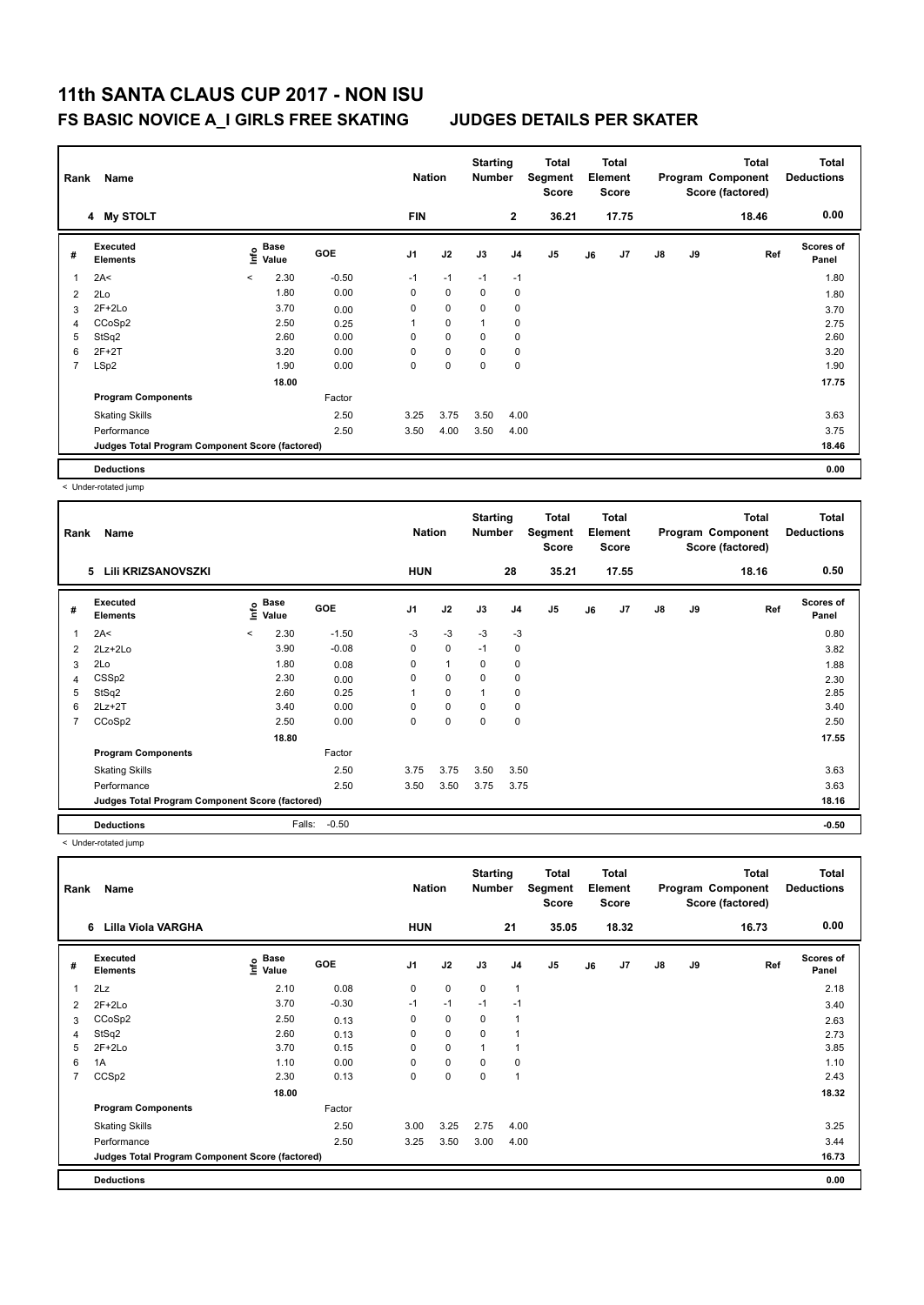# **11th SANTA CLAUS CUP 2017 - NON ISU**

## **FS BASIC NOVICE A\_I GIRLS FREE SKATING JUDGES DETAILS PER SKATER**

| Rank | Name                                            |                           |         | <b>Nation</b>  |              | <b>Starting</b><br><b>Number</b> |                | Total<br>Segment<br><b>Score</b> |    | <b>Total</b><br>Element<br><b>Score</b> |               |    | <b>Total</b><br>Program Component<br>Score (factored) | <b>Total</b><br><b>Deductions</b> |
|------|-------------------------------------------------|---------------------------|---------|----------------|--------------|----------------------------------|----------------|----------------------------------|----|-----------------------------------------|---------------|----|-------------------------------------------------------|-----------------------------------|
|      | Darya SVOBODINA<br>7                            |                           |         | <b>UZB</b>     |              |                                  | $\mathbf 1$    | 34.64                            |    | 17.46                                   |               |    | 17.68                                                 | 0.50                              |
| #    | Executed<br><b>Elements</b>                     | Base<br>e Base<br>⊆ Value | GOE     | J <sub>1</sub> | J2           | J3                               | J <sub>4</sub> | J <sub>5</sub>                   | J6 | J7                                      | $\mathsf{J}8$ | J9 | Ref                                                   | <b>Scores of</b><br>Panel         |
|      | 2A                                              | 3.30                      | $-1.50$ | $-3$           | $-3$         | $-3$                             | $-3$           |                                  |    |                                         |               |    |                                                       | 1.80                              |
| 2    | LSp2                                            | 1.90                      | 0.25    | $\mathbf 0$    | $\mathbf{1}$ | $\mathbf{1}$                     | 0              |                                  |    |                                         |               |    |                                                       | 2.15                              |
| 3    | $2Lz + 2T$                                      | 3.40                      | $-0.30$ | $-1$           | $-1$         | $-1$                             | $-1$           |                                  |    |                                         |               |    |                                                       | 3.10                              |
| 4    | CCoSp2                                          | 2.50                      | 0.13    | 0              | $\mathbf 0$  | $\mathbf 0$                      |                |                                  |    |                                         |               |    |                                                       | 2.63                              |
| 5    | StSq2                                           | 2.60                      | 0.00    | $\Omega$       | $\mathbf 0$  | $\Omega$                         | 0              |                                  |    |                                         |               |    |                                                       | 2.60                              |
| 6    | $2F+2T$                                         | 3.20                      | 0.00    | $\Omega$       | $\mathbf 0$  | $\Omega$                         | 0              |                                  |    |                                         |               |    |                                                       | 3.20                              |
| 7    | 2F                                              | 1.90                      | 0.08    | 0              | 0            | 0                                | 1              |                                  |    |                                         |               |    |                                                       | 1.98                              |
|      |                                                 | 18.80                     |         |                |              |                                  |                |                                  |    |                                         |               |    |                                                       | 17.46                             |
|      | <b>Program Components</b>                       |                           | Factor  |                |              |                                  |                |                                  |    |                                         |               |    |                                                       |                                   |
|      | <b>Skating Skills</b>                           |                           | 2.50    | 3.00           | 3.75         | 3.25                             | 3.50           |                                  |    |                                         |               |    |                                                       | 3.38                              |
|      | Performance                                     |                           | 2.50    | 3.50           | 4.00         | 3.50                             | 3.75           |                                  |    |                                         |               |    |                                                       | 3.69                              |
|      | Judges Total Program Component Score (factored) |                           |         |                |              |                                  |                |                                  |    |                                         |               |    |                                                       | 17.68                             |
|      | <b>Deductions</b><br>$\cdots$                   | Falls:                    | $-0.50$ |                |              |                                  |                |                                  |    |                                         |               |    |                                                       | $-0.50$                           |

! Not clear edge

| Rank | Name                                            |                   |            | <b>Nation</b>  |             | <b>Starting</b><br><b>Number</b> |                | Total<br>Segment<br><b>Score</b> |    | Total<br>Element<br><b>Score</b> |               |    | Total<br>Program Component<br>Score (factored) | <b>Total</b><br><b>Deductions</b> |
|------|-------------------------------------------------|-------------------|------------|----------------|-------------|----------------------------------|----------------|----------------------------------|----|----------------------------------|---------------|----|------------------------------------------------|-----------------------------------|
|      | Eliska ZÁKOVÁ<br>8                              |                   |            | <b>CZE</b>     |             |                                  | 13             | 34.43                            |    | 16.93                            |               |    | 17.50                                          | 0.00                              |
| #    | Executed<br><b>Elements</b>                     | e Base<br>E Value | <b>GOE</b> | J <sub>1</sub> | J2          | J3                               | J <sub>4</sub> | J <sub>5</sub>                   | J6 | J7                               | $\mathsf{J}8$ | J9 | Ref                                            | <b>Scores of</b><br>Panel         |
| 1    | 2F                                              | 1.90              | $-0.60$    | $-2$           | $-2$        | $-2$                             | $-2$           |                                  |    |                                  |               |    |                                                | 1.30                              |
| 2    | $2Lo+2T$                                        | 3.10              | 0.00       | $\mathbf 0$    | $\mathbf 0$ | $\mathbf 0$                      | $\pmb{0}$      |                                  |    |                                  |               |    |                                                | 3.10                              |
| 3    | 1A                                              | 1.10              | 0.20       |                | $\mathbf 0$ | $\overline{2}$                   | $\overline{1}$ |                                  |    |                                  |               |    |                                                | 1.30                              |
| 4    | $2F+2T$                                         | 3.20              | 0.00       | 0              | $\mathbf 0$ | $\mathbf 0$                      | $\pmb{0}$      |                                  |    |                                  |               |    |                                                | 3.20                              |
| 5    | FCSp2                                           | 2.30              | 0.25       | 0              | $\mathbf 0$ | 1                                | $\overline{1}$ |                                  |    |                                  |               |    |                                                | 2.55                              |
| 6    | StSq2                                           | 2.60              | 0.25       |                | $\mathbf 0$ | 1                                | $\mathbf 0$    |                                  |    |                                  |               |    |                                                | 2.85                              |
| 7    | CCoSp2                                          | 2.50              | 0.13       | 0              | $\pmb{0}$   | 1                                | $\pmb{0}$      |                                  |    |                                  |               |    |                                                | 2.63                              |
|      |                                                 | 16.70             |            |                |             |                                  |                |                                  |    |                                  |               |    |                                                | 16.93                             |
|      | <b>Program Components</b>                       |                   | Factor     |                |             |                                  |                |                                  |    |                                  |               |    |                                                |                                   |
|      | <b>Skating Skills</b>                           |                   | 2.50       | 3.25           | 3.00        | 4.00                             | 3.50           |                                  |    |                                  |               |    |                                                | 3.44                              |
|      | Performance                                     |                   | 2.50       | 3.25           | 2.75        | 4.50                             | 3.75           |                                  |    |                                  |               |    |                                                | 3.56                              |
|      | Judges Total Program Component Score (factored) |                   |            |                |             |                                  |                |                                  |    |                                  |               |    |                                                | 17.50                             |
|      |                                                 |                   |            |                |             |                                  |                |                                  |    |                                  |               |    |                                                |                                   |

**Deductions 0.00**

| Rank | Name                                            |                                           |         | <b>Nation</b>  |             | <b>Starting</b><br><b>Number</b> |      | Total<br>Segment<br><b>Score</b> |    | <b>Total</b><br>Element<br><b>Score</b> |               |    | <b>Total</b><br>Program Component<br>Score (factored) | <b>Total</b><br><b>Deductions</b> |
|------|-------------------------------------------------|-------------------------------------------|---------|----------------|-------------|----------------------------------|------|----------------------------------|----|-----------------------------------------|---------------|----|-------------------------------------------------------|-----------------------------------|
|      | Lia KUZMOVA<br>9                                |                                           |         | <b>BUL</b>     |             |                                  | 25   | 33.26                            |    | 17.30                                   |               |    | 15.96                                                 | 0.00                              |
| #    | Executed<br><b>Elements</b>                     | $\frac{e}{E}$ Base<br>$\frac{E}{E}$ Value | GOE     | J <sub>1</sub> | J2          | J3                               | J4   | J5                               | J6 | J7                                      | $\mathsf{J}8$ | J9 | Ref                                                   | Scores of<br>Panel                |
| 1    | StSq2                                           | 2.60                                      | 0.13    | 1              | $\mathbf 0$ | 0                                | 0    |                                  |    |                                         |               |    |                                                       | 2.73                              |
| 2    | 2Lz+2Lo                                         | 3.90                                      | 0.00    | 0              | $\mathbf 0$ | 0                                | 0    |                                  |    |                                         |               |    |                                                       | 3.90                              |
| 3    | 1A                                              | 1.10                                      | 0.00    | 0              | $\mathbf 0$ | 0                                | 0    |                                  |    |                                         |               |    |                                                       | 1.10                              |
| 4    | 1F                                              | 0.50                                      | $-0.13$ | $-2$           | $-1$        | $-1$                             | $-1$ |                                  |    |                                         |               |    |                                                       | 0.37                              |
| 5    | CCS <sub>p2</sub>                               | 2.30                                      | 0.25    | 1              | $\mathbf 0$ | 0                                | 1    |                                  |    |                                         |               |    |                                                       | 2.55                              |
| 6    | 2Lz+2Lo                                         | 3.90                                      | 0.00    | 0              | $\mathbf 0$ | $\Omega$                         | 0    |                                  |    |                                         |               |    |                                                       | 3.90                              |
|      | CCoSp2                                          | 2.50                                      | 0.25    | 0              | 1           | 0                                | 1    |                                  |    |                                         |               |    |                                                       | 2.75                              |
|      |                                                 | 16.80                                     |         |                |             |                                  |      |                                  |    |                                         |               |    |                                                       | 17.30                             |
|      | <b>Program Components</b>                       |                                           | Factor  |                |             |                                  |      |                                  |    |                                         |               |    |                                                       |                                   |
|      | <b>Skating Skills</b>                           |                                           | 2.50    | 3.25           | 3.00        | 3.00                             | 3.25 |                                  |    |                                         |               |    |                                                       | 3.13                              |
|      | Performance                                     |                                           | 2.50    | 3.50           | 3.00        | 3.00                             | 3.50 |                                  |    |                                         |               |    |                                                       | 3.25                              |
|      | Judges Total Program Component Score (factored) |                                           |         |                |             |                                  |      |                                  |    |                                         |               |    |                                                       | 15.96                             |
|      | <b>Deductions</b>                               |                                           |         |                |             |                                  |      |                                  |    |                                         |               |    |                                                       | 0.00                              |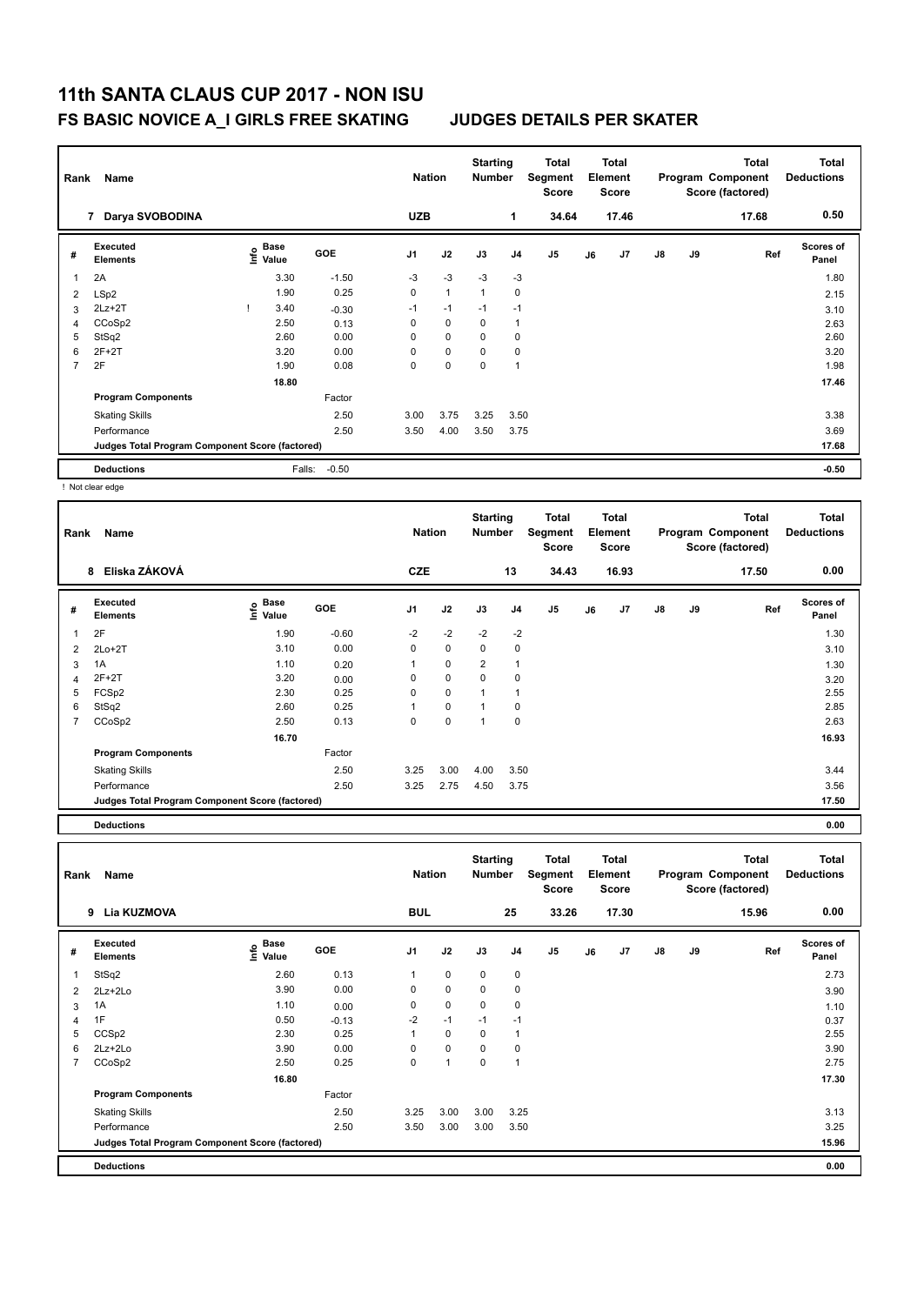| Rank           | Name                                            |                          |                           |         | <b>Nation</b>  |             | <b>Starting</b><br><b>Number</b> |                | Total<br>Segment<br><b>Score</b> |    | <b>Total</b><br>Element<br>Score |               |    | <b>Total</b><br>Program Component<br>Score (factored) | <b>Total</b><br><b>Deductions</b> |
|----------------|-------------------------------------------------|--------------------------|---------------------------|---------|----------------|-------------|----------------------------------|----------------|----------------------------------|----|----------------------------------|---------------|----|-------------------------------------------------------|-----------------------------------|
|                | Lenka KRIZKOVA<br>10                            |                          |                           |         | <b>CZE</b>     |             |                                  | 18             | 32.26                            |    | 15.26                            |               |    | 17.50                                                 | 0.50                              |
| #              | Executed<br><b>Elements</b>                     |                          | Base<br>e Base<br>⊆ Value | GOE     | J <sub>1</sub> | J2          | J3                               | J <sub>4</sub> | J <sub>5</sub>                   | J6 | J7                               | $\mathsf{J}8$ | J9 | Ref                                                   | <b>Scores of</b><br>Panel         |
|                | $2F+2T$                                         |                          | 3.20                      | 0.00    | 0              | $\mathbf 0$ | $\mathbf 0$                      | 0              |                                  |    |                                  |               |    |                                                       | 3.20                              |
| $\overline{2}$ | 2Lz                                             | $\overline{\phantom{a}}$ | 1.50                      | $-0.90$ | $-3$           | $-3$        | $-3$                             | $-3$           |                                  |    |                                  |               |    |                                                       | 0.60                              |
| 3              | 1A                                              |                          | 1.10                      | 0.10    | 1              | $\mathbf 0$ | $\mathbf{1}$                     | 0              |                                  |    |                                  |               |    |                                                       | 1.20                              |
| 4              | $2F+2T$                                         |                          | 3.20                      | $-0.60$ | $-2$           | $-2$        | $-2$                             | $-2$           |                                  |    |                                  |               |    |                                                       | 2.60                              |
| 5              | FSSp2                                           |                          | 2.30                      | 0.00    | $\Omega$       | $\mathbf 0$ | $\Omega$                         | 0              |                                  |    |                                  |               |    |                                                       | 2.30                              |
| 6              | StSq2                                           |                          | 2.60                      | 0.13    | $\Omega$       | $\mathbf 0$ | 1                                | 0              |                                  |    |                                  |               |    |                                                       | 2.73                              |
| $\overline{7}$ | CCoSp2                                          |                          | 2.50                      | 0.13    | 0              | 0           | 1                                | 0              |                                  |    |                                  |               |    |                                                       | 2.63                              |
|                |                                                 |                          | 16.40                     |         |                |             |                                  |                |                                  |    |                                  |               |    |                                                       | 15.26                             |
|                | <b>Program Components</b>                       |                          |                           | Factor  |                |             |                                  |                |                                  |    |                                  |               |    |                                                       |                                   |
|                | <b>Skating Skills</b>                           |                          |                           | 2.50    | 3.50           | 3.00        | 3.75                             | 3.50           |                                  |    |                                  |               |    |                                                       | 3.44                              |
|                | Performance                                     |                          |                           | 2.50    | 3.50           | 3.00        | 4.25                             | 3.50           |                                  |    |                                  |               |    |                                                       | 3.56                              |
|                | Judges Total Program Component Score (factored) |                          |                           |         |                |             |                                  |                |                                  |    |                                  |               |    |                                                       | 17.50                             |
|                | <b>Deductions</b>                               |                          | Falls:                    | $-0.50$ |                |             |                                  |                |                                  |    |                                  |               |    |                                                       | $-0.50$                           |

< Under-rotated jump

| Rank           | Name                                            |      |               |         | <b>Nation</b>  |             | <b>Starting</b><br><b>Number</b> |                | <b>Total</b><br>Segment<br>Score |    | <b>Total</b><br>Element<br><b>Score</b> |               |    | <b>Total</b><br>Program Component<br>Score (factored) | <b>Total</b><br><b>Deductions</b> |
|----------------|-------------------------------------------------|------|---------------|---------|----------------|-------------|----------------------------------|----------------|----------------------------------|----|-----------------------------------------|---------------|----|-------------------------------------------------------|-----------------------------------|
|                | <b>Venia VEHKALUOTO</b><br>11                   |      |               |         | <b>FIN</b>     |             |                                  | 34             | 31.32                            |    | 15.21                                   |               |    | 16.11                                                 | 0.00                              |
| #              | <b>Executed</b><br><b>Elements</b>              | lnfo | Base<br>Value | GOE     | J <sub>1</sub> | J2          | J3                               | J <sub>4</sub> | J <sub>5</sub>                   | J6 | J7                                      | $\mathsf{J}8$ | J9 | Ref                                                   | Scores of<br>Panel                |
| 1              | StSq2                                           |      | 2.60          | 0.25    |                | $\mathbf 0$ | 1                                | 0              |                                  |    |                                         |               |    |                                                       | 2.85                              |
| $\overline{2}$ | 1A                                              |      | 1.10          | 0.00    | 0              | 0           | 0                                | $\mathbf 0$    |                                  |    |                                         |               |    |                                                       | 1.10                              |
| 3              | $2F+2T$                                         |      | 3.20          | $-0.60$ | $-2$           | $-2$        | $-2$                             | $-2$           |                                  |    |                                         |               |    |                                                       | 2.60                              |
| 4              | FSSp1                                           |      | 2.00          | $-0.08$ | 0              | $\mathbf 0$ | $-1$                             | 0              |                                  |    |                                         |               |    |                                                       | 1.92                              |
| 5              | $2Lo+2T$                                        |      | 3.10          | $-0.08$ | 0              | $\mathbf 0$ | $-1$                             | $\mathbf 0$    |                                  |    |                                         |               |    |                                                       | 3.02                              |
| 6              | 2F                                              |      | 1.90          | $-0.15$ | 0              | $-1$        | 0                                | $-1$           |                                  |    |                                         |               |    |                                                       | 1.75                              |
| 7              | CCoSp2                                          |      | 2.50          | $-0.53$ | $-2$           | $-2$        | -2                               | $-1$           |                                  |    |                                         |               |    |                                                       | 1.97                              |
|                |                                                 |      | 16.40         |         |                |             |                                  |                |                                  |    |                                         |               |    |                                                       | 15.21                             |
|                | <b>Program Components</b>                       |      |               | Factor  |                |             |                                  |                |                                  |    |                                         |               |    |                                                       |                                   |
|                | <b>Skating Skills</b>                           |      |               | 2.50    | 3.00           | 3.00        | 3.25                             | 3.25           |                                  |    |                                         |               |    |                                                       | 3.13                              |
|                | Performance                                     |      |               | 2.50    | 3.25           | 3.25        | 3.50                             | 3.25           |                                  |    |                                         |               |    |                                                       | 3.31                              |
|                | Judges Total Program Component Score (factored) |      |               |         |                |             |                                  |                |                                  |    |                                         |               |    |                                                       | 16.11                             |
|                | <b>Deductions</b>                               |      |               |         |                |             |                                  |                |                                  |    |                                         |               |    |                                                       | 0.00                              |

! Not clear edge

| Rank           | Name                                            |                                      |            | <b>Nation</b>  |             | <b>Starting</b><br><b>Number</b> |                | Total<br>Segment<br>Score |    | <b>Total</b><br>Element<br><b>Score</b> |               |    | <b>Total</b><br>Program Component<br>Score (factored) | <b>Total</b><br><b>Deductions</b> |
|----------------|-------------------------------------------------|--------------------------------------|------------|----------------|-------------|----------------------------------|----------------|---------------------------|----|-----------------------------------------|---------------|----|-------------------------------------------------------|-----------------------------------|
|                | <b>Marielle COLLEMARE</b><br>12                 |                                      |            | <b>FRA</b>     |             |                                  | 8              | 30.78                     |    | 14.67                                   |               |    | 16.11                                                 | 0.00                              |
| #              | Executed<br><b>Elements</b>                     | Base<br>e <sup>Base</sup><br>⊆ Value | <b>GOE</b> | J <sub>1</sub> | J2          | J3                               | J <sub>4</sub> | J5                        | J6 | J7                                      | $\mathsf{J}8$ | J9 | Ref                                                   | <b>Scores of</b><br>Panel         |
|                | 2F                                              | 1.90                                 | 0.00       | $\mathbf 0$    | $\mathbf 0$ | $\mathbf 0$                      | $\mathbf 0$    |                           |    |                                         |               |    |                                                       | 1.90                              |
| 2              | 2Lo+1A+SEQ                                      | 2.32                                 | $-0.30$    | $-1$           | $-1$        | $-1$                             | $-1$           |                           |    |                                         |               |    |                                                       | 2.02                              |
| 3              | $1A+2T$                                         | 2.40                                 | 0.00       | 0              | $\mathbf 0$ | $\mathbf 0$                      | $\mathbf 0$    |                           |    |                                         |               |    |                                                       | 2.40                              |
| 4              | CSS <sub>p2</sub>                               | 2.30                                 | 0.00       | 0              | $\mathbf 0$ | $\mathbf 0$                      | 0              |                           |    |                                         |               |    |                                                       | 2.30                              |
| 5              | StSq1                                           | 1.80                                 | 0.00       | 0              | $\mathbf 0$ | $\Omega$                         | $\mathbf 0$    |                           |    |                                         |               |    |                                                       | 1.80                              |
| 6              | 2F                                              | 1.90                                 | 0.00       | 0              | $\mathbf 0$ | $\mathbf 0$                      | $\mathbf 0$    |                           |    |                                         |               |    |                                                       | 1.90                              |
| $\overline{7}$ | CCoSp2                                          | 2.50                                 | $-0.15$    | $-1$           | $\mathbf 0$ | $-1$                             | $\mathbf 0$    |                           |    |                                         |               |    |                                                       | 2.35                              |
|                |                                                 | 15.12                                |            |                |             |                                  |                |                           |    |                                         |               |    |                                                       | 14.67                             |
|                | <b>Program Components</b>                       |                                      | Factor     |                |             |                                  |                |                           |    |                                         |               |    |                                                       |                                   |
|                | <b>Skating Skills</b>                           |                                      | 2.50       | 3.00           | 3.00        | 3.50                             | 3.50           |                           |    |                                         |               |    |                                                       | 3.25                              |
|                | Performance                                     |                                      | 2.50       | 3.00           | 3.00        | 3.25                             | 3.50           |                           |    |                                         |               |    |                                                       | 3.19                              |
|                | Judges Total Program Component Score (factored) |                                      |            |                |             |                                  |                |                           |    |                                         |               |    |                                                       | 16.11                             |
|                | <b>Deductions</b>                               |                                      |            |                |             |                                  |                |                           |    |                                         |               |    |                                                       | 0.00                              |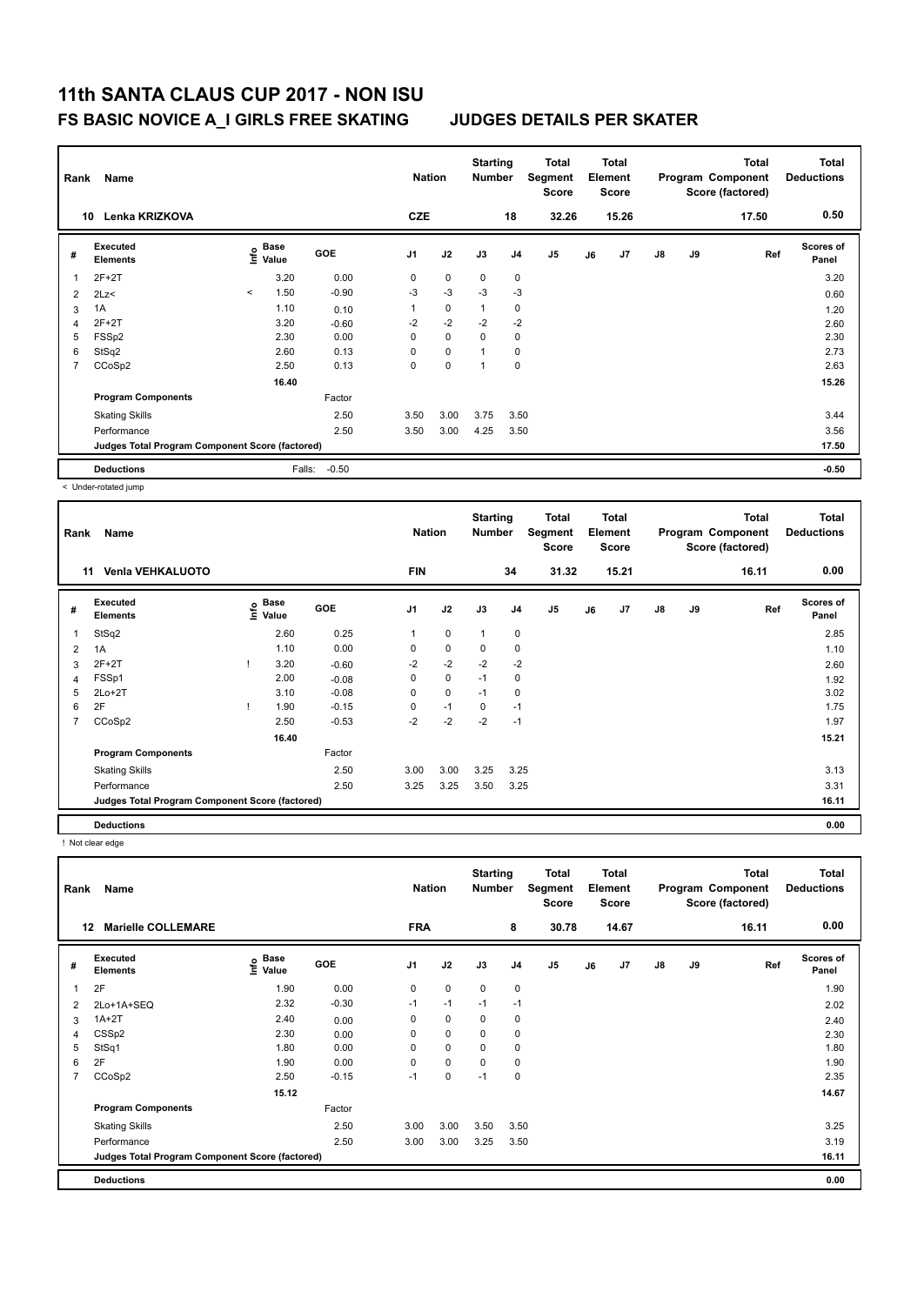| Rank           | Name                                            |                                  |         | <b>Nation</b>  |             | <b>Starting</b><br><b>Number</b> |                | Total<br>Segment<br><b>Score</b> |    | <b>Total</b><br>Element<br><b>Score</b> |               |    | <b>Total</b><br>Program Component<br>Score (factored) | <b>Total</b><br><b>Deductions</b> |
|----------------|-------------------------------------------------|----------------------------------|---------|----------------|-------------|----------------------------------|----------------|----------------------------------|----|-----------------------------------------|---------------|----|-------------------------------------------------------|-----------------------------------|
|                | <b>Emma VERQUALIE</b><br>13                     |                                  |         | <b>FRA</b>     |             |                                  | 6              | 30.67                            |    | 15.07                                   |               |    | 16.10                                                 | 0.50                              |
| #              | <b>Executed</b><br><b>Elements</b>              | <b>Base</b><br>e Base<br>⊆ Value | GOE     | J <sub>1</sub> | J2          | J3                               | J <sub>4</sub> | J <sub>5</sub>                   | J6 | J <sub>7</sub>                          | $\mathsf{J}8$ | J9 | Ref                                                   | Scores of<br>Panel                |
|                | 2F                                              | 1.90                             | 0.00    | 0              | $\mathbf 0$ | $\mathbf 0$                      | 0              |                                  |    |                                         |               |    |                                                       | 1.90                              |
| $\overline{2}$ | 2Lz                                             | 2.10                             | $-0.30$ | $-1$           | $-1$        | $-1$                             | $-1$           |                                  |    |                                         |               |    |                                                       | 1.80                              |
| 3              | $1A+2T$                                         | 2.40                             | $-0.20$ | $-1$           | $-1$        | $-1$                             | $-1$           |                                  |    |                                         |               |    |                                                       | 2.20                              |
| 4              | CSS <sub>p2</sub>                               | 2.30                             | 0.25    | 1              | $\mathbf 0$ | $\mathbf{1}$                     | 0              |                                  |    |                                         |               |    |                                                       | 2.55                              |
| 5              | StSq1                                           | 1.80                             | 0.00    | 0              | $\mathbf 0$ | $\Omega$                         | 0              |                                  |    |                                         |               |    |                                                       | 1.80                              |
| 6              | 2Lo+1A+SEQ                                      | 2.32                             | 0.00    | $\Omega$       | $\mathbf 0$ | $\Omega$                         | 0              |                                  |    |                                         |               |    |                                                       | 2.32                              |
| $\overline{7}$ | CCoSp2                                          | 2.50                             | 0.00    | $\Omega$       | 0           | $\Omega$                         | $\mathbf 0$    |                                  |    |                                         |               |    |                                                       | 2.50                              |
|                |                                                 | 15.32                            |         |                |             |                                  |                |                                  |    |                                         |               |    |                                                       | 15.07                             |
|                | <b>Program Components</b>                       |                                  | Factor  |                |             |                                  |                |                                  |    |                                         |               |    |                                                       |                                   |
|                | <b>Skating Skills</b>                           |                                  | 2.50    | 2.75           | 3.00        | 3.25                             | 3.25           |                                  |    |                                         |               |    |                                                       | 3.06                              |
|                | Performance                                     |                                  | 2.50    | 2.75           | 3.25        | 3.75                             | 3.75           |                                  |    |                                         |               |    |                                                       | 3.38                              |
|                | Judges Total Program Component Score (factored) |                                  |         |                |             |                                  |                |                                  |    |                                         |               |    |                                                       | 16.10                             |
|                | <b>Deductions</b>                               | Falls:                           | $-0.50$ |                |             |                                  |                |                                  |    |                                         |               |    |                                                       | $-0.50$                           |

! Not clear edge

| Rank | Name                                            | <b>Nation</b>                        |            | <b>Starting</b><br><b>Number</b> |             | Total<br>Segment<br><b>Score</b> |                | <b>Total</b><br>Element<br><b>Score</b> |    |       | <b>Total</b><br>Program Component<br>Score (factored) | <b>Total</b><br><b>Deductions</b> |       |                           |
|------|-------------------------------------------------|--------------------------------------|------------|----------------------------------|-------------|----------------------------------|----------------|-----------------------------------------|----|-------|-------------------------------------------------------|-----------------------------------|-------|---------------------------|
|      | <b>Danniella MCCORMICK</b><br>14                |                                      |            | <b>GBR</b>                       |             |                                  | 19             | 30.40                                   |    | 14.29 |                                                       |                                   | 16.11 | 0.00                      |
| #    | <b>Executed</b><br><b>Elements</b>              | Base<br>e <sup>Base</sup><br>⊆ Value | <b>GOE</b> | J <sub>1</sub>                   | J2          | J3                               | J <sub>4</sub> | J <sub>5</sub>                          | J6 | J7    | $\mathsf{J}8$                                         | J9                                | Ref   | <b>Scores of</b><br>Panel |
| 1    | 2Lo                                             | 1.80                                 | 0.00       | $\mathbf 0$                      | $\mathbf 0$ | $\mathbf 0$                      | $\mathbf 0$    |                                         |    |       |                                                       |                                   |       | 1.80                      |
| 2    | 2S+1A+SEQ                                       | 1.92                                 | 0.00       | 0                                | $\mathbf 0$ | $\mathbf 0$                      | 0              |                                         |    |       |                                                       |                                   |       | 1.92                      |
| 3    | 2Lo                                             | 1.80                                 | 0.00       | 0                                | $\mathbf 0$ | $\mathbf 0$                      | 0              |                                         |    |       |                                                       |                                   |       | 1.80                      |
| 4    | CCoSp2                                          | 2.50                                 | 0.00       | 0                                | 0           | 0                                | 0              |                                         |    |       |                                                       |                                   |       | 2.50                      |
| 5    | StSq1                                           | 1.80                                 | 0.00       | $\Omega$                         | $\mathbf 0$ | 0                                | 0              |                                         |    |       |                                                       |                                   |       | 1.80                      |
| 6    | 2S+1A+SEQ                                       | 1.92                                 | 0.00       | 0                                | $\mathbf 0$ | $\mathbf 0$                      | $\mathbf 0$    |                                         |    |       |                                                       |                                   |       | 1.92                      |
| 7    | CSS <sub>p2</sub>                               | 2.30                                 | 0.25       |                                  | $\pmb{0}$   | 1                                | $\pmb{0}$      |                                         |    |       |                                                       |                                   |       | 2.55                      |
|      |                                                 | 14.04                                |            |                                  |             |                                  |                |                                         |    |       |                                                       |                                   |       | 14.29                     |
|      | <b>Program Components</b>                       |                                      | Factor     |                                  |             |                                  |                |                                         |    |       |                                                       |                                   |       |                           |
|      | <b>Skating Skills</b>                           |                                      | 2.50       | 3.00                             | 3.00        | 3.25                             | 3.50           |                                         |    |       |                                                       |                                   |       | 3.19                      |
|      | Performance                                     |                                      | 2.50       | 3.00                             | 3.00        | 3.50                             | 3.50           |                                         |    |       |                                                       |                                   |       | 3.25                      |
|      | Judges Total Program Component Score (factored) |                                      |            |                                  |             |                                  |                |                                         |    |       |                                                       |                                   | 16.11 |                           |
|      |                                                 |                                      |            |                                  |             |                                  |                |                                         |    |       |                                                       |                                   |       |                           |

**Deductions 0.00**

| Rank           | Name<br><b>Defne Gunce KILIC</b><br>15          |  |                                           |         |                | <b>Nation</b> | <b>Starting</b><br><b>Number</b> |                | <b>Total</b><br>Segment<br><b>Score</b> |    | <b>Total</b><br>Element<br>Score |               |    | <b>Total</b><br>Program Component<br>Score (factored) | Total<br><b>Deductions</b> |
|----------------|-------------------------------------------------|--|-------------------------------------------|---------|----------------|---------------|----------------------------------|----------------|-----------------------------------------|----|----------------------------------|---------------|----|-------------------------------------------------------|----------------------------|
|                |                                                 |  |                                           |         | <b>TUR</b>     |               |                                  | 26             | 30.23                                   |    | 16.20                            |               |    | 14.53                                                 | 0.50                       |
| #              | <b>Executed</b><br><b>Elements</b>              |  | $\frac{e}{E}$ Base<br>$\frac{e}{E}$ Value | GOE     | J <sub>1</sub> | J2            | J3                               | J <sub>4</sub> | J5                                      | J6 | J7                               | $\mathsf{J}8$ | J9 | Ref                                                   | <b>Scores of</b><br>Panel  |
| 1              | 2Lz+2Lo                                         |  | 3.90                                      | 0.08    | $\mathbf{1}$   | $\mathbf 0$   | $\mathbf 0$                      | 0              |                                         |    |                                  |               |    |                                                       | 3.98                       |
| 2              | 2F                                              |  | 1.90                                      | $-0.23$ | 0              | $-1$          | $-1$                             | $-1$           |                                         |    |                                  |               |    |                                                       | 1.67                       |
| 3              | $1A+2Lo$                                        |  | 2.90                                      | 0.00    | 0              | $\mathbf 0$   | 0                                | 0              |                                         |    |                                  |               |    |                                                       | 2.90                       |
| 4              | StSq1                                           |  | 1.80                                      | 0.00    | 0              | $\mathbf 0$   | 0                                | 0              |                                         |    |                                  |               |    |                                                       | 1.80                       |
| 5              | 2Lz                                             |  | 2.10                                      | $-0.90$ | $-3$           | $-3$          | $-3$                             | $-3$           |                                         |    |                                  |               |    |                                                       | 1.20                       |
| 6              | CCoSp2                                          |  | 2.50                                      | $-0.15$ | $-1$           | $-1$          | 0                                | 0              |                                         |    |                                  |               |    |                                                       | 2.35                       |
| $\overline{7}$ | CSS <sub>p2</sub>                               |  | 2.30                                      | 0.00    | 0              | $\mathbf 0$   | $\mathbf 0$                      | 0              |                                         |    |                                  |               |    |                                                       | 2.30                       |
|                |                                                 |  | 17.40                                     |         |                |               |                                  |                |                                         |    |                                  |               |    |                                                       | 16.20                      |
|                | <b>Program Components</b>                       |  |                                           | Factor  |                |               |                                  |                |                                         |    |                                  |               |    |                                                       |                            |
|                | <b>Skating Skills</b>                           |  |                                           | 2.50    | 2.75           | 2.75          | 2.75                             | 3.00           |                                         |    |                                  |               |    |                                                       | 2.81                       |
|                | Performance                                     |  |                                           | 2.50    | 3.00           | 2.75          | 3.00                             | 3.25           |                                         |    |                                  |               |    |                                                       | 3.00                       |
|                | Judges Total Program Component Score (factored) |  |                                           |         |                |               |                                  |                |                                         |    |                                  |               |    |                                                       | 14.53                      |
|                | <b>Deductions</b>                               |  | Falls:                                    | $-0.50$ |                |               |                                  |                |                                         |    |                                  |               |    |                                                       | $-0.50$                    |

! Not clear edge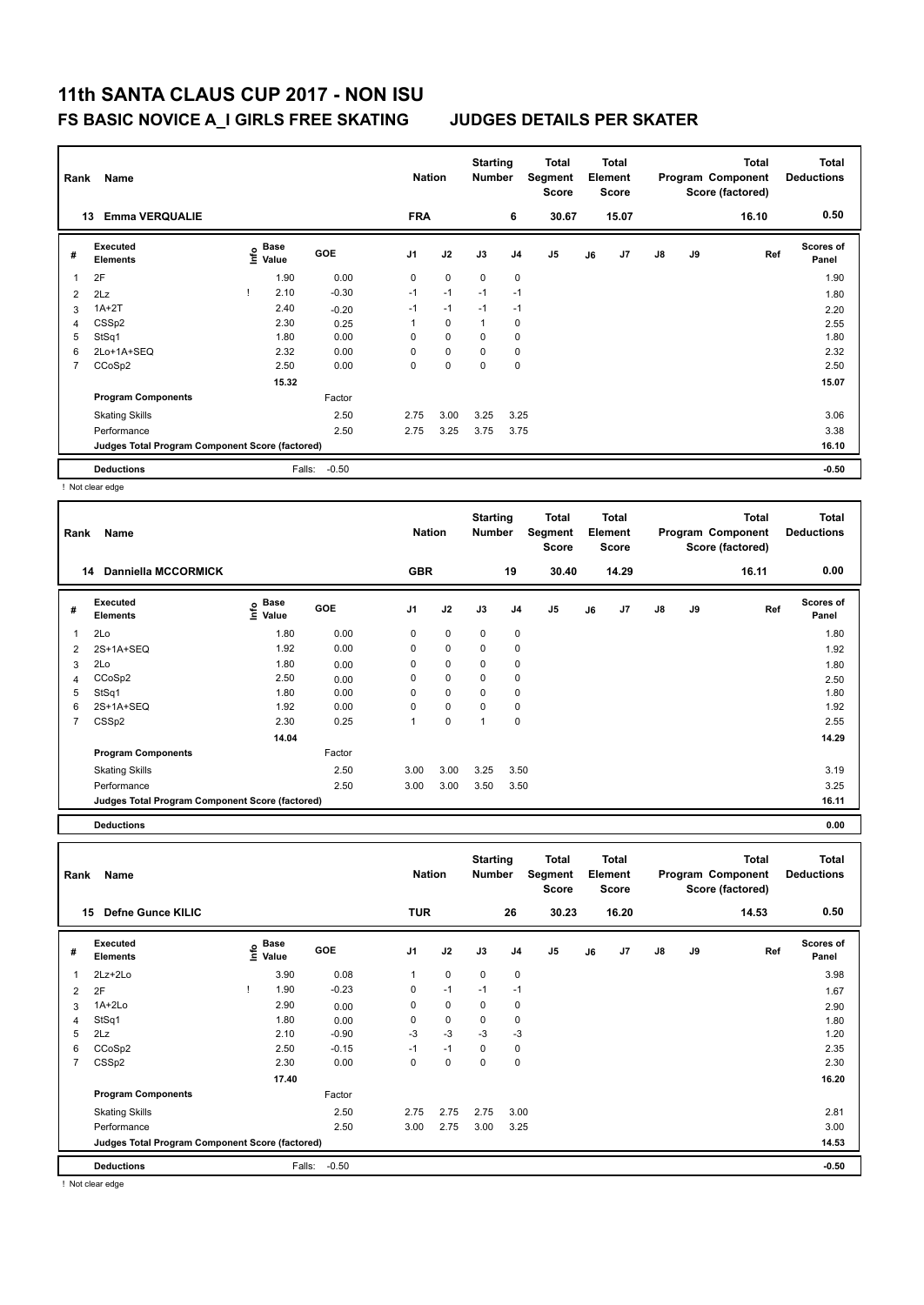| Rank           | Name                                            |                              |         | <b>Nation</b>  |           | <b>Starting</b><br><b>Number</b> |                | <b>Total</b><br>Segment<br><b>Score</b> |    | Total<br>Element<br><b>Score</b>        |    |    | <b>Total</b><br>Program Component<br>Score (factored) | <b>Total</b><br><b>Deductions</b> |
|----------------|-------------------------------------------------|------------------------------|---------|----------------|-----------|----------------------------------|----------------|-----------------------------------------|----|-----------------------------------------|----|----|-------------------------------------------------------|-----------------------------------|
|                | 16 Helena WARD                                  |                              |         | <b>SWE</b>     |           |                                  | 15             | 29.47                                   |    | 13.84                                   |    |    | 15.63                                                 | 0.00                              |
| #              | <b>Executed</b><br><b>Elements</b>              | <b>Base</b><br>١nf٥<br>Value | GOE     | J <sub>1</sub> | J2        | J3                               | J <sub>4</sub> | J5                                      | J6 | J7                                      | J8 | J9 | Ref                                                   | Scores of<br>Panel                |
| 1              | $2Lo+2T$                                        | 3.10                         | 0.00    | 0              | $\pmb{0}$ | $\mathbf 0$                      | $\pmb{0}$      |                                         |    |                                         |    |    |                                                       | 3.10                              |
| $\overline{2}$ | 2F                                              | 1.90                         | 0.00    | 0              | 0         | 0                                | $\pmb{0}$      |                                         |    |                                         |    |    |                                                       | 1.90                              |
| 3              | 2S                                              | 1.30                         | 0.00    | 0              | 0         | 0                                | $\mathbf 0$    |                                         |    |                                         |    |    |                                                       | 1.30                              |
| $\overline{4}$ | SSp1                                            | 1.30                         | 0.00    | 0              | 0         | 0                                | $\mathbf 0$    |                                         |    |                                         |    |    |                                                       | 1.30                              |
| 5              | StSqB                                           | 1.50                         | $-0.08$ | 0              | 0         | $-1$                             | $\pmb{0}$      |                                         |    |                                         |    |    |                                                       | 1.42                              |
| 6              | 2Lo+1A+SEQ                                      | 2.32                         | 0.00    | 0              | 0         | 0                                | $\pmb{0}$      |                                         |    |                                         |    |    |                                                       | 2.32                              |
| $\overline{7}$ | CCoSp2                                          | 2.50                         | 0.00    | $\overline{0}$ | 0         | 0                                | 0              |                                         |    |                                         |    |    |                                                       | 2.50                              |
|                |                                                 | 13.92                        |         |                |           |                                  |                |                                         |    |                                         |    |    |                                                       | 13.84                             |
|                | <b>Program Components</b>                       |                              | Factor  |                |           |                                  |                |                                         |    |                                         |    |    |                                                       |                                   |
|                | <b>Skating Skills</b>                           |                              | 2.50    | 3.25           | 3.50      | 3.00                             | 3.25           |                                         |    |                                         |    |    |                                                       | 3.25                              |
|                | Performance                                     |                              | 2.50    | 3.00           | 3.25      | 2.25                             | 3.50           |                                         |    |                                         |    |    |                                                       | 3.00                              |
|                | Judges Total Program Component Score (factored) |                              |         |                |           |                                  |                |                                         |    |                                         |    |    |                                                       | 15.63                             |
|                | <b>Deductions</b>                               |                              |         |                |           |                                  |                |                                         |    |                                         |    |    |                                                       | 0.00                              |
|                |                                                 |                              |         |                |           |                                  |                |                                         |    |                                         |    |    |                                                       |                                   |
| Rank           | Name                                            |                              |         | <b>Nation</b>  |           | <b>Starting</b><br><b>Number</b> |                | <b>Total</b><br>Segment<br><b>Score</b> |    | <b>Total</b><br>Element<br><b>Score</b> |    |    | <b>Total</b><br>Program Component<br>Score (factored) | <b>Total</b><br><b>Deductions</b> |
|                | 17 Ezgi GULER                                   |                              |         | <b>TUR</b>     |           |                                  | 4              | 27.56                                   |    | 13.01                                   |    |    | 14.55                                                 | 0.00                              |
| #              | <b>Executed</b><br><b>Elements</b>              | <b>Base</b><br>١m<br>Value   | GOE     | J <sub>1</sub> | J2        | J3                               | J <sub>4</sub> | J5                                      | J6 | J7                                      | J8 | J9 | Ref                                                   | Scores of<br>Panel                |
| 1              | 2Lz                                             | 2.10                         | $-0.53$ | $-2$           | $-2$      | $-2$                             | $-1$           |                                         |    |                                         |    |    |                                                       | 1.57                              |
| $\overline{2}$ | 2F+2Lo<                                         | 3.20<br>T                    | $-0.68$ | $-3$           | $-3$      | $-2$                             | $-1$           |                                         |    |                                         |    |    |                                                       | 2.52                              |
| 3              | CCoSp2                                          | 2.50                         | 0.00    | 0              | 0         | 0                                | $\mathbf 0$    |                                         |    |                                         |    |    |                                                       | 2.50                              |
| $\overline{4}$ | StSqB                                           | 1.50                         | $-0.08$ | 0              | 0         | $-1$                             | $\pmb{0}$      |                                         |    |                                         |    |    |                                                       | 1.42                              |
| 5              | 2Lz                                             | 2.10                         | 0.00    | 0              | 0         | $\mathbf 0$                      | $\mathbf 0$    |                                         |    |                                         |    |    |                                                       | 2.10                              |
| 6              | $1A+2Lo$                                        | 2.90                         | 0.00    | 0              | 0         | $\mathbf 0$                      | $\pmb{0}$      |                                         |    |                                         |    |    |                                                       | 2.90                              |
| $\overline{7}$ | CSSp                                            | 0.00                         | 0.00    |                |           |                                  |                |                                         |    |                                         |    |    |                                                       | 0.00                              |
|                |                                                 | 14.30                        |         |                |           |                                  |                |                                         |    |                                         |    |    |                                                       | 13.01                             |
|                | <b>Program Components</b>                       |                              | Factor  |                |           |                                  |                |                                         |    |                                         |    |    |                                                       |                                   |

**Judges Total Program Component Score (factored) 14.55**

**Deductions 0.00**

< Under-rotated jump ! Not clear edge

| Rank                    | Name                                            | <b>Nation</b> |                      | <b>Starting</b><br><b>Number</b> |                | Total<br>Segment<br><b>Score</b> |             | Total<br>Element<br>Score |       |    | <b>Total</b><br>Program Component<br>Score (factored) | <b>Total</b><br><b>Deductions</b> |    |       |                    |
|-------------------------|-------------------------------------------------|---------------|----------------------|----------------------------------|----------------|----------------------------------|-------------|---------------------------|-------|----|-------------------------------------------------------|-----------------------------------|----|-------|--------------------|
|                         | <b>Valerie ANG</b><br>18                        |               |                      |                                  | <b>SGP</b>     |                                  |             | 3                         | 27.33 |    | 12.63                                                 |                                   |    | 14.70 | 0.00               |
| #                       | Executed<br><b>Elements</b>                     | ١nfo          | <b>Base</b><br>Value | <b>GOE</b>                       | J <sub>1</sub> | J2                               | J3          | J <sub>4</sub>            | J5    | J6 | J7                                                    | $\mathsf{J}8$                     | J9 | Ref   | Scores of<br>Panel |
| $\overline{\mathbf{1}}$ | $2S+2T<$                                        | $\prec$       | 2.20                 | $-0.35$                          | $-2$           | $-2$                             | $-2$        | $-1$                      |       |    |                                                       |                                   |    |       | 1.85               |
| 2                       | 2T                                              |               | 1.30                 | 0.00                             | $\mathbf 0$    | $\mathbf 0$                      | $\mathbf 0$ | $\mathbf 0$               |       |    |                                                       |                                   |    |       | 1.30               |
| 3                       | CCoSp2                                          |               | 2.50                 | 0.00                             | 0              | $\pmb{0}$                        | $\mathbf 0$ | 0                         |       |    |                                                       |                                   |    |       | 2.50               |
| $\overline{4}$          | 2Lo                                             |               | 1.80                 | $-0.08$                          | 0              | $\mathbf 0$                      | $-1$        | $\mathbf 0$               |       |    |                                                       |                                   |    |       | 1.72               |
| 5                       | 1A+1A+SEQ                                       |               | 1.76                 | 0.05                             | 0              | $\mathbf 0$                      | 0           | 1                         |       |    |                                                       |                                   |    |       | 1.81               |
| 6                       | StSq1                                           |               | 1.80                 | $-0.08$                          | 0              | $\mathbf 0$                      | $-1$        | 0                         |       |    |                                                       |                                   |    |       | 1.72               |
| 7                       | SSp2                                            |               | 1.60                 | 0.13                             | 1              | $\pmb{0}$                        | 0           | $\mathbf 0$               |       |    |                                                       |                                   |    |       | 1.73               |
|                         |                                                 |               | 12.96                |                                  |                |                                  |             |                           |       |    |                                                       |                                   |    |       | 12.63              |
|                         | <b>Program Components</b>                       |               |                      | Factor                           |                |                                  |             |                           |       |    |                                                       |                                   |    |       |                    |
|                         | <b>Skating Skills</b>                           |               |                      | 2.50                             | 3.00           | 3.25                             | 2.50        | 3.00                      |       |    |                                                       |                                   |    |       | 2.94               |
|                         | Performance                                     |               |                      | 2.50                             | 3.00           | 3.25                             | 2.25        | 3.25                      |       |    |                                                       |                                   |    |       | 2.94               |
|                         | Judges Total Program Component Score (factored) |               |                      |                                  |                |                                  |             |                           |       |    |                                                       |                                   |    |       | 14.70              |
|                         | <b>Deductions</b>                               |               |                      |                                  |                |                                  |             |                           |       |    |                                                       |                                   |    |       | 0.00               |

Skating Skills 2.25 3.25 2.75 3.25 2.50 2.88

Performance 2.50 2.75 3.25 2.75 3.00 2.94

< Under-rotated jump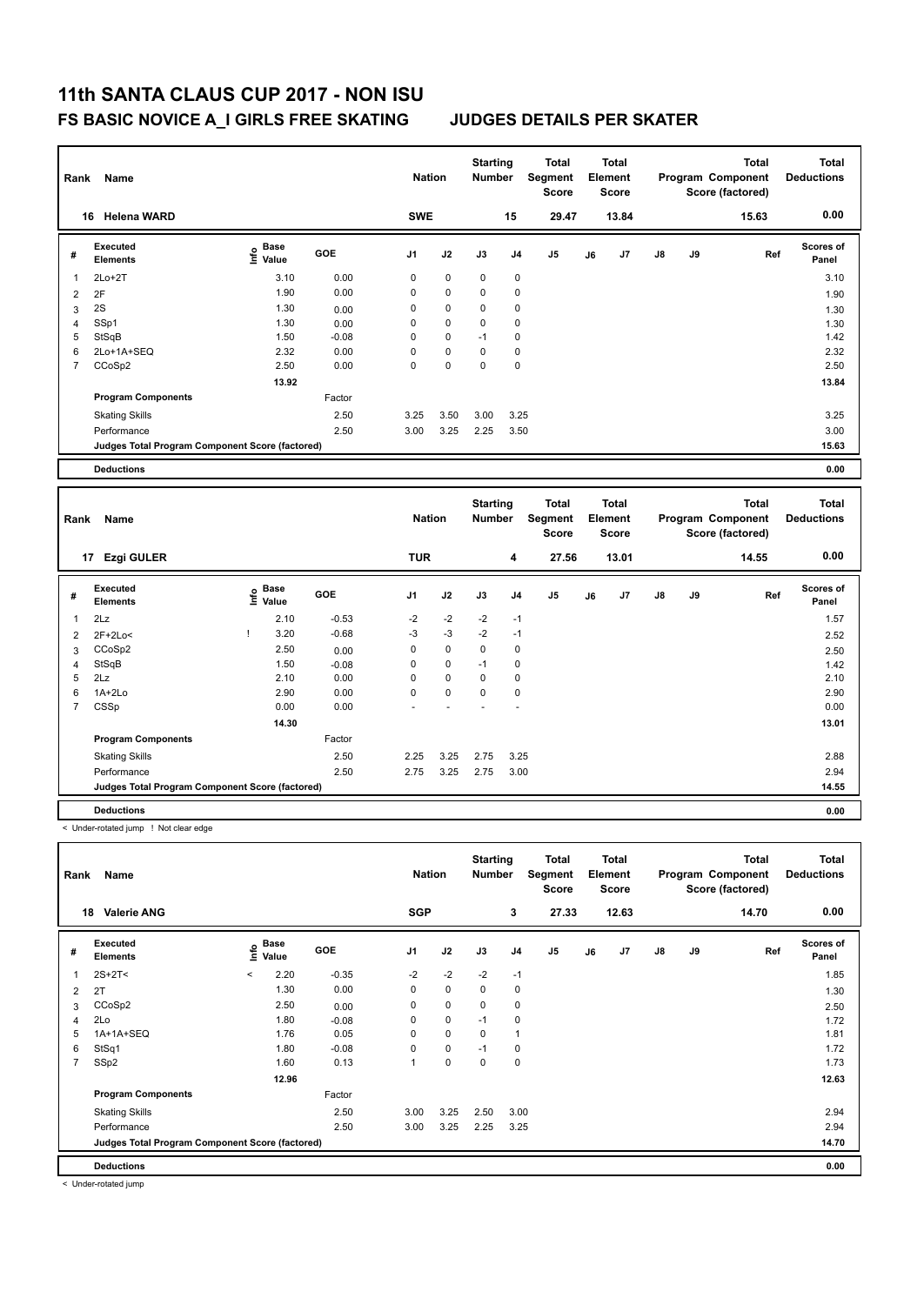|   | Rank<br>Name<br>Laura DEBNÁROVÁ<br>19           |  |                           |            |            | <b>Nation</b> | <b>Starting</b><br><b>Number</b> |                | <b>Total</b><br>Segment<br><b>Score</b> |    | <b>Total</b><br>Element<br><b>Score</b> |    |    | <b>Total</b><br>Program Component<br>Score (factored) | <b>Total</b><br><b>Deductions</b> |
|---|-------------------------------------------------|--|---------------------------|------------|------------|---------------|----------------------------------|----------------|-----------------------------------------|----|-----------------------------------------|----|----|-------------------------------------------------------|-----------------------------------|
|   |                                                 |  |                           |            | <b>SVK</b> |               |                                  | 30             | 26.06                                   |    | 12.80                                   |    |    | 13.76                                                 | 0.50                              |
| # | Executed<br><b>Elements</b>                     |  | Base<br>e Base<br>⊆ Value | <b>GOE</b> | J1         | J2            | J3                               | J <sub>4</sub> | J <sub>5</sub>                          | J6 | J <sub>7</sub>                          | J8 | J9 | Ref                                                   | <b>Scores of</b><br>Panel         |
| 1 | 2Lz <+ 2Lo <                                    |  | 2.80                      | $-0.75$    | $-3$       | $-3$          | $-3$                             | $-1$           |                                         |    |                                         |    |    |                                                       | 2.05                              |
| 2 | CCoSp2                                          |  | 2.50                      | 0.00       | 0          | $\mathbf 0$   | 0                                | 0              |                                         |    |                                         |    |    |                                                       | 2.50                              |
| 3 | StSq1                                           |  | 1.80                      | 0.00       | 0          | 0             | 0                                | 0              |                                         |    |                                         |    |    |                                                       | 1.80                              |
| 4 | 2Lz                                             |  | 2.10                      | $-0.90$    | $-3$       | $-3$          | $-3$                             | $-3$           |                                         |    |                                         |    |    |                                                       | 1.20                              |
| 5 | 2F                                              |  | 1.90                      | 0.00       | 0          | 0             | 0                                | 0              |                                         |    |                                         |    |    |                                                       | 1.90                              |
| 6 | 1A                                              |  | 1.10                      | $-0.05$    | 0          | $-1$          | 0                                | 0              |                                         |    |                                         |    |    |                                                       | 1.05                              |
| 7 | CSSp2                                           |  | 2.30                      | 0.00       | 0          | 0             | 0                                | 0              |                                         |    |                                         |    |    |                                                       | 2.30                              |
|   |                                                 |  | 14.50                     |            |            |               |                                  |                |                                         |    |                                         |    |    |                                                       | 12.80                             |
|   | <b>Program Components</b>                       |  |                           | Factor     |            |               |                                  |                |                                         |    |                                         |    |    |                                                       |                                   |
|   | <b>Skating Skills</b>                           |  |                           | 2.50       | 2.50       | 2.25          | 3.00                             | 3.25           |                                         |    |                                         |    |    |                                                       | 2.75                              |
|   | Performance                                     |  |                           | 2.50       | 2.50       | 2.25          | 3.00                             | 3.25           |                                         |    |                                         |    |    |                                                       | 2.75                              |
|   | Judges Total Program Component Score (factored) |  |                           |            |            |               |                                  |                |                                         |    |                                         |    |    |                                                       | 13.76                             |
|   | <b>Deductions</b>                               |  | Falls:                    | $-0.50$    |            |               |                                  |                |                                         |    |                                         |    |    |                                                       | $-0.50$                           |

< Under-rotated jump ! Not clear edge

| Rank | Name                                            |      | <b>Nation</b>        |         | <b>Starting</b><br><b>Number</b> |      | <b>Total</b><br>Segment<br>Score |                | <b>Total</b><br>Element<br><b>Score</b> |    |       | <b>Total</b><br>Program Component<br>Score (factored) | <b>Total</b><br><b>Deductions</b> |       |                           |
|------|-------------------------------------------------|------|----------------------|---------|----------------------------------|------|----------------------------------|----------------|-----------------------------------------|----|-------|-------------------------------------------------------|-----------------------------------|-------|---------------------------|
|      | Alexandra IGNATOVA<br>20                        |      |                      |         | <b>BUL</b>                       |      |                                  | 22             | 25.75                                   |    | 11.69 |                                                       |                                   | 14.06 | 0.00                      |
| #    | <b>Executed</b><br><b>Elements</b>              | lnfo | <b>Base</b><br>Value | GOE     | J <sub>1</sub>                   | J2   | J3                               | J <sub>4</sub> | J5                                      | J6 | J7    | $\mathsf{J}8$                                         | J9                                | Ref   | <b>Scores of</b><br>Panel |
| 1    | $1A+1L0$                                        |      | 1.60                 | $-0.25$ | $-2$                             | $-2$ | $-1$                             | 0              |                                         |    |       |                                                       |                                   |       | 1.35                      |
| 2    | 1Lz                                             |      | 0.60                 | 0.00    | 0                                | 0    | 0                                | $\mathbf 0$    |                                         |    |       |                                                       |                                   |       | 0.60                      |
| 3    | CCoSp2V                                         |      | 2.00                 | 0.13    | 0                                | 0    | 0                                | $\mathbf{1}$   |                                         |    |       |                                                       |                                   |       | 2.13                      |
| 4    | 2Lz+1Lo                                         |      | 2.60                 | $-0.23$ | 0                                | $-1$ | $-1$                             | $-1$           |                                         |    |       |                                                       |                                   |       | 2.37                      |
| 5    | 2F                                              |      | 1.90                 | $-0.30$ | $-1$                             | $-1$ | $-1$                             | $-1$           |                                         |    |       |                                                       |                                   |       | 1.60                      |
| 6    | CSS <sub>p2</sub>                               |      | 2.30                 | $-0.08$ | 0                                | 0    | $-1$                             | $\mathbf 0$    |                                         |    |       |                                                       |                                   |       | 2.22                      |
| 7    | StSqB                                           |      | 1.50                 | $-0.08$ | 0                                | 0    | $-1$                             | 0              |                                         |    |       |                                                       |                                   |       | 1.42                      |
|      |                                                 |      | 12.50                |         |                                  |      |                                  |                |                                         |    |       |                                                       |                                   |       | 11.69                     |
|      | <b>Program Components</b>                       |      |                      | Factor  |                                  |      |                                  |                |                                         |    |       |                                                       |                                   |       |                           |
|      | <b>Skating Skills</b>                           |      |                      | 2.50    | 2.75                             | 2.75 | 2.50                             | 3.25           |                                         |    |       |                                                       |                                   |       | 2.81                      |
|      | Performance                                     |      |                      | 2.50    | 2.75                             | 2.75 | 2.50                             | 3.25           |                                         |    |       |                                                       |                                   |       | 2.81                      |
|      | Judges Total Program Component Score (factored) |      |                      |         |                                  |      |                                  |                |                                         |    |       |                                                       |                                   |       | 14.06                     |
|      | <b>Deductions</b>                               |      |                      |         |                                  |      |                                  |                |                                         |    |       |                                                       |                                   |       | 0.00                      |

! Not clear edge

| Rank           | Name                                            | <b>Nation</b> |               | <b>Starting</b><br><b>Number</b> |                | <b>Total</b><br>Segment<br><b>Score</b> |             | Total<br>Element<br><b>Score</b> |                |    | <b>Total</b><br>Program Component<br>Score (factored) | <b>Total</b><br><b>Deductions</b> |    |       |                           |
|----------------|-------------------------------------------------|---------------|---------------|----------------------------------|----------------|-----------------------------------------|-------------|----------------------------------|----------------|----|-------------------------------------------------------|-----------------------------------|----|-------|---------------------------|
| 21             | Zita TALABÉR                                    |               |               |                                  | <b>HUN</b>     |                                         |             | 9                                | 25.74          |    | 11.66                                                 |                                   |    | 14.08 | 0.00                      |
| #              | Executed<br><b>Elements</b>                     | lnfo          | Base<br>Value | <b>GOE</b>                       | J <sub>1</sub> | J2                                      | J3          | J <sub>4</sub>                   | J <sub>5</sub> | J6 | J7                                                    | $\mathsf{J}8$                     | J9 | Ref   | <b>Scores of</b><br>Panel |
|                | $2F+2T$                                         |               | 3.20          | $-0.38$                          | $-1$           | $-1$                                    | $-2$        | $-1$                             |                |    |                                                       |                                   |    |       | 2.82                      |
| 2              | 2Lz<+1A+SEQ                                     | $\prec$       | 2.08          | $-0.38$                          | $-2$           | $-1$                                    | $-1$        | $-1$                             |                |    |                                                       |                                   |    |       | 1.70                      |
| 3              | CSS <sub>p2</sub>                               |               | 2.30          | $-0.30$                          | $-1$           | $-1$                                    | $-2$        | $\pmb{0}$                        |                |    |                                                       |                                   |    |       | 2.00                      |
| 4              | StSqB                                           |               | 1.50          | 0.00                             | 0              | $\pmb{0}$                               | $\mathbf 0$ | $\pmb{0}$                        |                |    |                                                       |                                   |    |       | 1.50                      |
| 5              | 2Lz                                             | $\prec$       | 1.50          | $-0.38$                          | $-2$           | $-1$                                    | $-1$        | $-1$                             |                |    |                                                       |                                   |    |       | 1.12                      |
| 6              | 2F<                                             |               | 1.40          | $-0.38$                          | $-2$           | $\pmb{0}$                               | $-2$        | $-1$                             |                |    |                                                       |                                   |    |       | 1.02                      |
| $\overline{7}$ | CCoSpBV                                         |               | 1.50          | 0.00                             | 0              | $\pmb{0}$                               | 0           | 0                                |                |    |                                                       |                                   |    |       | 1.50                      |
|                |                                                 |               | 13.48         |                                  |                |                                         |             |                                  |                |    |                                                       |                                   |    |       | 11.66                     |
|                | <b>Program Components</b>                       |               |               | Factor                           |                |                                         |             |                                  |                |    |                                                       |                                   |    |       |                           |
|                | <b>Skating Skills</b>                           |               |               | 2.50                             | 2.75           | 2.50                                    | 3.00        | 3.25                             |                |    |                                                       |                                   |    |       | 2.88                      |
|                | Performance                                     |               |               | 2.50                             | 2.50           | 2.50                                    | 2.50        | 3.50                             |                |    |                                                       |                                   |    |       | 2.75                      |
|                | Judges Total Program Component Score (factored) |               |               |                                  |                |                                         |             |                                  |                |    |                                                       |                                   |    |       | 14.08                     |
|                | <b>Deductions</b>                               |               |               |                                  |                |                                         |             |                                  |                |    |                                                       |                                   |    |       | 0.00                      |

< Under-rotated jump ! Not clear edge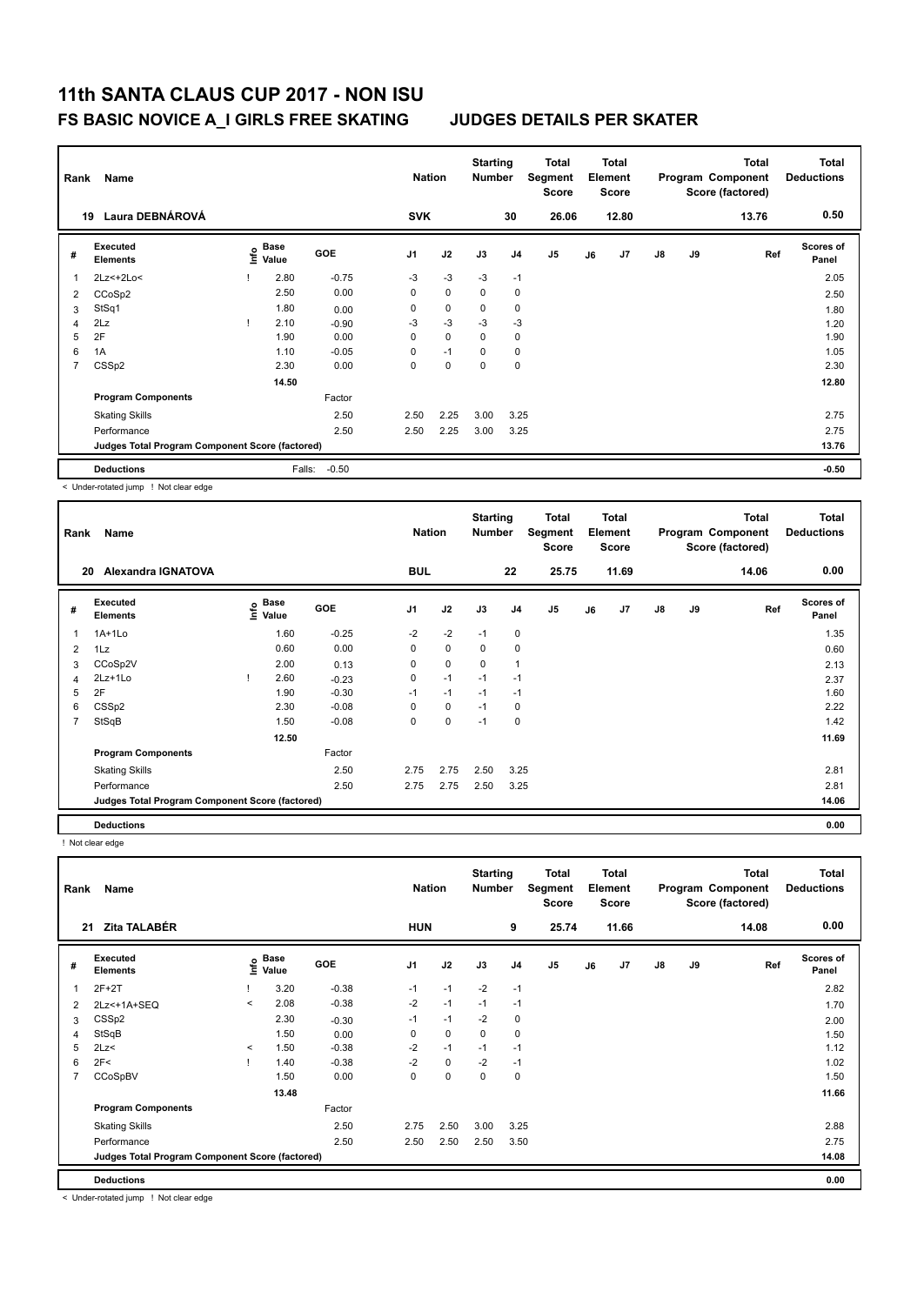| Rank           | Name<br><b>Lilien NIKULASIN</b><br>22           |         |                                  |            |            | <b>Nation</b> | <b>Starting</b><br><b>Number</b> |                | <b>Total</b><br>Segment<br><b>Score</b> |    | <b>Total</b><br>Element<br><b>Score</b> |               |    | <b>Total</b><br>Program Component<br>Score (factored) | Total<br><b>Deductions</b> |
|----------------|-------------------------------------------------|---------|----------------------------------|------------|------------|---------------|----------------------------------|----------------|-----------------------------------------|----|-----------------------------------------|---------------|----|-------------------------------------------------------|----------------------------|
|                |                                                 |         |                                  |            | <b>HUN</b> |               |                                  | 17             | 25.71                                   |    | 12.28                                   |               |    | 13.43                                                 | 0.00                       |
| #              | <b>Executed</b><br><b>Elements</b>              |         | <b>Base</b><br>e Base<br>⊆ Value | <b>GOE</b> | J1         | J2            | J3                               | J <sub>4</sub> | J <sub>5</sub>                          | J6 | J7                                      | $\mathsf{J}8$ | J9 | Ref                                                   | <b>Scores of</b><br>Panel  |
| 1              | $2F+2T$                                         |         | 3.20                             | $-0.38$    | $-2$       | $-1$          | $-1$                             | $-1$           |                                         |    |                                         |               |    |                                                       | 2.82                       |
| $\overline{2}$ | 2Lz<+1A+SEQ                                     | $\prec$ | 2.08                             | $-0.45$    | $-1$       | $-2$          | $-2$                             | $-1$           |                                         |    |                                         |               |    |                                                       | 1.63                       |
| 3              | CSS <sub>p2</sub>                               |         | 2.30                             | $-0.08$    | 0          | $-1$          | 0                                | $\mathbf 0$    |                                         |    |                                         |               |    |                                                       | 2.22                       |
| 4              | 2Lz<<                                           | <<      | 0.60                             | $-0.28$    | $-3$       | $-3$          | $-3$                             | $-2$           |                                         |    |                                         |               |    |                                                       | 0.32                       |
| 5              | 2F                                              |         | 1.90                             | $-0.45$    | $-2$       | $-2$          | $-1$                             | $-1$           |                                         |    |                                         |               |    |                                                       | 1.45                       |
| 6              | CCoSp2                                          |         | 2.50                             | $-0.23$    | $-1$       | $-1$          | $-1$                             | $\mathbf 0$    |                                         |    |                                         |               |    |                                                       | 2.27                       |
| 7              | StSq1                                           |         | 1.80                             | $-0.23$    | $-1$       | $-1$          | $-1$                             | $\mathbf 0$    |                                         |    |                                         |               |    |                                                       | 1.57                       |
|                |                                                 |         | 14.38                            |            |            |               |                                  |                |                                         |    |                                         |               |    |                                                       | 12.28                      |
|                | <b>Program Components</b>                       |         |                                  | Factor     |            |               |                                  |                |                                         |    |                                         |               |    |                                                       |                            |
|                | <b>Skating Skills</b>                           |         |                                  | 2.50       | 2.50       | 2.25          | 2.75                             | 2.75           |                                         |    |                                         |               |    |                                                       | 2.56                       |
|                | Performance                                     |         |                                  | 2.50       | 2.25       | 2.50          | 3.25                             | 3.25           |                                         |    |                                         |               |    |                                                       | 2.81                       |
|                | Judges Total Program Component Score (factored) |         |                                  |            |            |               |                                  |                |                                         |    |                                         |               |    |                                                       | 13.43                      |
|                | <b>Deductions</b>                               |         |                                  |            |            |               |                                  |                |                                         |    |                                         |               |    |                                                       | 0.00                       |

< Under-rotated jump << Downgraded jump

| Rank | Name                                            | <b>Nation</b> |                      | <b>Starting</b><br><b>Number</b> |                | Total<br>Segment<br><b>Score</b> |             | <b>Total</b><br>Element<br><b>Score</b> |                |    | <b>Total</b><br>Program Component<br>Score (factored) | <b>Total</b><br><b>Deductions</b> |    |       |                           |
|------|-------------------------------------------------|---------------|----------------------|----------------------------------|----------------|----------------------------------|-------------|-----------------------------------------|----------------|----|-------------------------------------------------------|-----------------------------------|----|-------|---------------------------|
|      | Imola-Mária SZAKÁCS<br>23                       |               |                      |                                  | <b>HUN</b>     |                                  |             | 31                                      | 25.57          |    | 11.19                                                 |                                   |    | 14.38 | 0.00                      |
| #    | Executed<br><b>Elements</b>                     | lnfo          | <b>Base</b><br>Value | <b>GOE</b>                       | J <sub>1</sub> | J2                               | J3          | J <sub>4</sub>                          | J <sub>5</sub> | J6 | J7                                                    | J8                                | J9 | Ref   | <b>Scores of</b><br>Panel |
| 1    | 2Lz <+ 1A + SEQ                                 | $\checkmark$  | 2.08                 | $-0.30$                          | $-1$           | $-1$                             | $-1$        | $-1$                                    |                |    |                                                       |                                   |    |       | 1.78                      |
| 2    | 2Fe+2Lo<                                        | e             | 2.70                 | $-0.83$                          | $-3$           | $-3$                             | $-3$        | $-2$                                    |                |    |                                                       |                                   |    |       | 1.87                      |
| 3    | CSS <sub>p2</sub>                               |               | 2.30                 | $-0.30$                          | $-1$           | $-1$                             | $-2$        | 0                                       |                |    |                                                       |                                   |    |       | 2.00                      |
| 4    | 2Lz<                                            | $\prec$       | 1.50                 | $-0.38$                          | $-1$           | $-2$                             | $-1$        | $-1$                                    |                |    |                                                       |                                   |    |       | 1.12                      |
| 5    | StSq1                                           |               | 1.80                 | 0.00                             | $\Omega$       | $\mathbf 0$                      | 0           | 0                                       |                |    |                                                       |                                   |    |       | 1.80                      |
| 6    | 2Fe<<                                           | e             | 0.40                 | $-0.28$                          | $-3$           | $-3$                             | $-3$        | $-2$                                    |                |    |                                                       |                                   |    |       | 0.12                      |
| 7    | CCoSp2                                          |               | 2.50                 | 0.00                             | 0              | 0                                | $\mathbf 0$ | 0                                       |                |    |                                                       |                                   |    |       | 2.50                      |
|      |                                                 |               | 13.28                |                                  |                |                                  |             |                                         |                |    |                                                       |                                   |    |       | 11.19                     |
|      | <b>Program Components</b>                       |               |                      | Factor                           |                |                                  |             |                                         |                |    |                                                       |                                   |    |       |                           |
|      | <b>Skating Skills</b>                           |               |                      | 2.50                             | 2.75           | 2.50                             | 2.75        | 3.25                                    |                |    |                                                       |                                   |    |       | 2.81                      |
|      | Performance                                     |               |                      | 2.50                             | 3.00           | 2.50                             | 3.00        | 3.25                                    |                |    |                                                       |                                   |    |       | 2.94                      |
|      | Judges Total Program Component Score (factored) |               |                      |                                  |                |                                  |             |                                         |                |    |                                                       |                                   |    |       | 14.38                     |
|      | <b>Deductions</b>                               |               |                      |                                  |                |                                  |             |                                         |                |    |                                                       |                                   |    |       | 0.00                      |

< Under-rotated jump << Downgraded jump e Wrong edge

| Rank                    | Name                                            | <b>Nation</b> |                                    | <b>Starting</b><br><b>Number</b> |                | Total<br>Segment<br><b>Score</b> |             | <b>Total</b><br>Element<br><b>Score</b> |                |    | <b>Total</b><br>Program Component<br>Score (factored) | <b>Total</b><br><b>Deductions</b> |    |       |                           |
|-------------------------|-------------------------------------------------|---------------|------------------------------------|----------------------------------|----------------|----------------------------------|-------------|-----------------------------------------|----------------|----|-------------------------------------------------------|-----------------------------------|----|-------|---------------------------|
| 24                      | Despina KATSAROU                                |               |                                    |                                  | <b>GRE</b>     |                                  |             | $\overline{7}$                          | 25.27          |    | 12.77                                                 |                                   |    | 12.50 | 0.00                      |
| #                       | Executed<br><b>Elements</b>                     |               | <b>Base</b><br>$\frac{6}{5}$ Value | <b>GOE</b>                       | J <sub>1</sub> | J2                               | J3          | J <sub>4</sub>                          | J <sub>5</sub> | J6 | J7                                                    | $\mathsf{J}8$                     | J9 | Ref   | <b>Scores of</b><br>Panel |
| $\overline{\mathbf{1}}$ | $2S+2Lo$                                        |               | 3.10                               | $-0.15$                          | 0              | $\mathbf 0$                      | $-1$        | $-1$                                    |                |    |                                                       |                                   |    |       | 2.95                      |
| 2                       | $2T+2T$                                         |               | 2.60                               | $-0.05$                          | 0              | $\pmb{0}$                        | $-1$        | $\mathbf 0$                             |                |    |                                                       |                                   |    |       | 2.55                      |
| 3                       | FCCoSpBV                                        |               | 1.50                               | 0.05                             | $-1$           | $\mathbf{1}$                     | $\mathbf 0$ | $\mathbf 0$                             |                |    |                                                       |                                   |    |       | 1.55                      |
| $\overline{4}$          | 2F<                                             | $\prec$       | 1.40                               | $-0.68$                          | -3             | $-1$                             | $-3$        | $-2$                                    |                |    |                                                       |                                   |    |       | 0.72                      |
| 5                       | 1A                                              |               | 1.10                               | 0.05                             | 0              | $\mathbf{1}$                     | $\mathbf 0$ | $\mathbf 0$                             |                |    |                                                       |                                   |    |       | 1.15                      |
| 6                       | StSqB                                           |               | 1.50                               | $-0.08$                          | 0              | 0                                | $-1$        | 0                                       |                |    |                                                       |                                   |    |       | 1.42                      |
| $\overline{7}$          | CSSp2                                           |               | 2.30                               | 0.13                             | 0              | $\overline{1}$                   | 0           | $\mathbf 0$                             |                |    |                                                       |                                   |    |       | 2.43                      |
|                         |                                                 |               | 13.50                              |                                  |                |                                  |             |                                         |                |    |                                                       |                                   |    |       | 12.77                     |
|                         | <b>Program Components</b>                       |               |                                    | Factor                           |                |                                  |             |                                         |                |    |                                                       |                                   |    |       |                           |
|                         | <b>Skating Skills</b>                           |               |                                    | 2.50                             | 2.75           | 3.00                             | 2.00        | 2.50                                    |                |    |                                                       |                                   |    |       | 2.56                      |
|                         | Performance                                     |               |                                    | 2.50                             | 2.50           | 3.00                             | 1.75        | 2.50                                    |                |    |                                                       |                                   |    |       | 2.44                      |
|                         | Judges Total Program Component Score (factored) |               |                                    |                                  |                |                                  |             |                                         |                |    |                                                       |                                   |    |       | 12.50                     |
|                         | <b>Deductions</b>                               |               |                                    |                                  |                |                                  |             |                                         |                |    |                                                       |                                   |    |       | 0.00                      |

< Under-rotated jump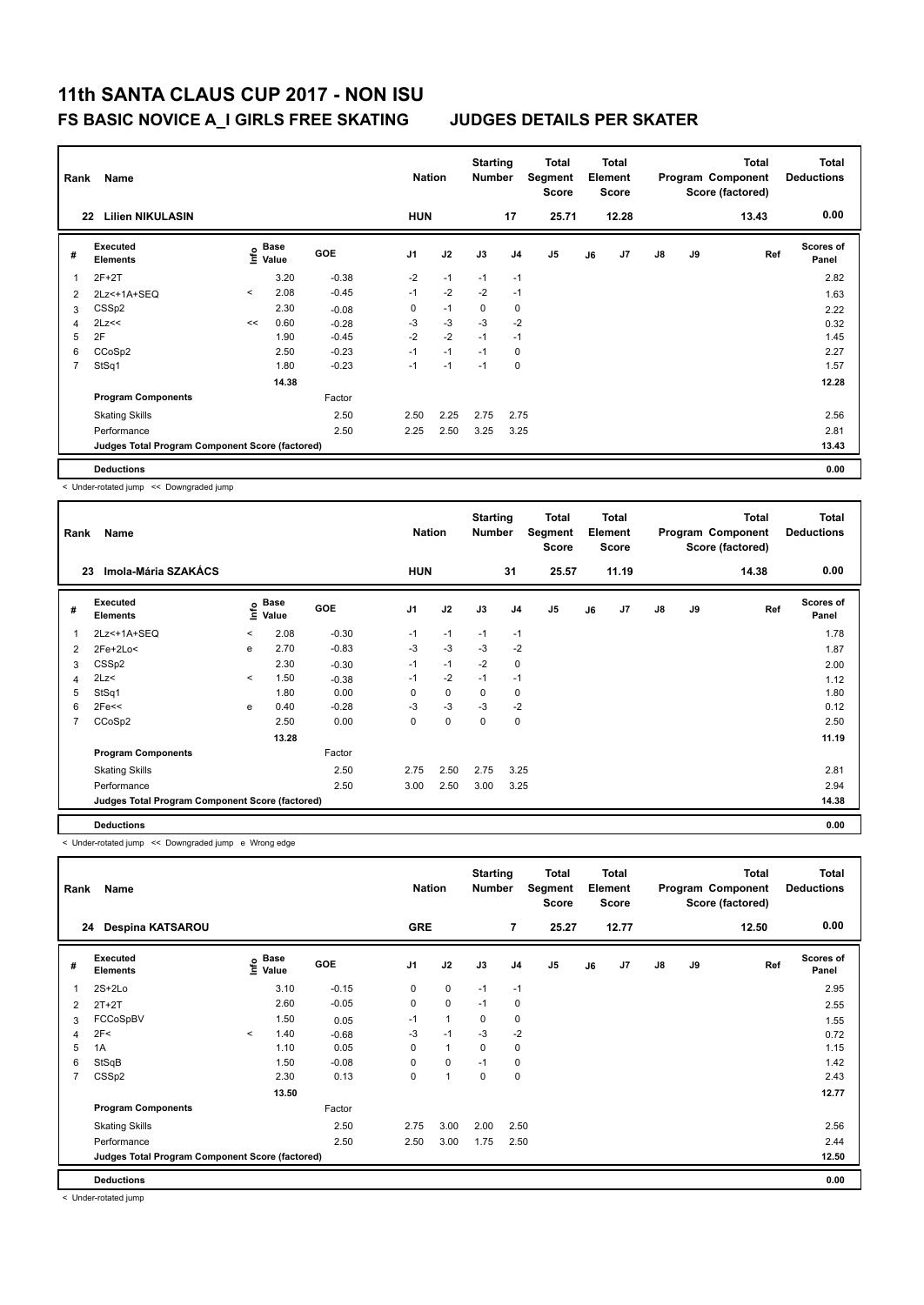| Rank           | Name                                            |         | <b>Nation</b> |            | <b>Starting</b><br><b>Number</b> |                | <b>Total</b><br>Segment<br><b>Score</b> |                | Total<br>Element<br><b>Score</b> |    |       | <b>Total</b><br>Program Component<br>Score (factored) | <b>Total</b><br><b>Deductions</b> |       |                           |
|----------------|-------------------------------------------------|---------|---------------|------------|----------------------------------|----------------|-----------------------------------------|----------------|----------------------------------|----|-------|-------------------------------------------------------|-----------------------------------|-------|---------------------------|
| 25             | Réka MEZEI                                      |         |               |            | <b>HUN</b>                       |                |                                         | 20             | 24.60                            |    | 10.99 |                                                       |                                   | 13.61 | 0.00                      |
| #              | <b>Executed</b><br><b>Elements</b>              | ۴       | Base<br>Value | <b>GOE</b> | J <sub>1</sub>                   | J2             | J3                                      | J <sub>4</sub> | J <sub>5</sub>                   | J6 | J7    | $\mathsf{J}8$                                         | J9                                | Ref   | <b>Scores of</b><br>Panel |
| 1              | 2Lo+1A+SEQ                                      |         | 2.32          | 0.00       | 0                                | $\mathbf 0$    | $\mathbf 0$                             | $\mathbf 0$    |                                  |    |       |                                                       |                                   |       | 2.32                      |
| 2              | $2Lo+2T$                                        |         | 3.10          | $-0.30$    | $-1$                             | $-1$           | $-2$                                    | $\mathbf 0$    |                                  |    |       |                                                       |                                   |       | 2.80                      |
| 3              | 2F<                                             | $\prec$ | 1.40          | $-0.45$    | $-2$                             | $-2$           | $-1$                                    | $-1$           |                                  |    |       |                                                       |                                   |       | 0.95                      |
| 4              | 2Lz<                                            | $\prec$ | 1.50          | $-0.83$    | $-3$                             | $-3$           | $-3$                                    | $-2$           |                                  |    |       |                                                       |                                   |       | 0.67                      |
| 5              | CSSp                                            |         | 0.00          | 0.00       | $\overline{\phantom{a}}$         | $\overline{a}$ | $\overline{a}$                          |                |                                  |    |       |                                                       |                                   |       | 0.00                      |
| 6              | StSq1                                           |         | 1.80          | $-0.15$    | 0                                | $-1$           | $-1$                                    | 0              |                                  |    |       |                                                       |                                   |       | 1.65                      |
| $\overline{7}$ | CCoSp2                                          |         | 2.50          | 0.10       | $\Omega$                         | $-1$           | $-1$                                    | $\overline{2}$ |                                  |    |       |                                                       |                                   |       | 2.60                      |
|                |                                                 |         | 12.62         |            |                                  |                |                                         |                |                                  |    |       |                                                       |                                   |       | 10.99                     |
|                | <b>Program Components</b>                       |         |               | Factor     |                                  |                |                                         |                |                                  |    |       |                                                       |                                   |       |                           |
|                | <b>Skating Skills</b>                           |         |               | 2.50       | 2.75                             | 2.25           | 2.50                                    | 3.50           |                                  |    |       |                                                       |                                   |       | 2.75                      |
|                | Performance                                     |         |               | 2.50       | 2.75                             | 2.25           | 2.25                                    | 3.50           |                                  |    |       |                                                       |                                   |       | 2.69                      |
|                | Judges Total Program Component Score (factored) |         |               |            |                                  |                |                                         |                |                                  |    |       |                                                       |                                   |       | 13.61                     |
|                | <b>Deductions</b>                               |         |               |            |                                  |                |                                         |                |                                  |    |       |                                                       |                                   |       | 0.00                      |

< Under-rotated jump

| Rank | Name                                            |      | <b>Nation</b> |         | <b>Starting</b><br><b>Number</b> |          | <b>Total</b><br>Segment<br><b>Score</b> |                | <b>Total</b><br>Element<br><b>Score</b> |    |       | <b>Total</b><br>Program Component<br>Score (factored) | <b>Total</b><br><b>Deductions</b> |       |                           |
|------|-------------------------------------------------|------|---------------|---------|----------------------------------|----------|-----------------------------------------|----------------|-----------------------------------------|----|-------|-------------------------------------------------------|-----------------------------------|-------|---------------------------|
|      | Veronika SULÁK<br>26                            |      |               |         | <b>HUN</b>                       |          |                                         | 23             | 23.92                                   |    | 11.42 |                                                       |                                   | 12.50 | 0.00                      |
| #    | Executed<br><b>Elements</b>                     | ١nf٥ | Base<br>Value | GOE     | J <sub>1</sub>                   | J2       | J3                                      | J <sub>4</sub> | J <sub>5</sub>                          | J6 | J7    | $\mathsf{J}8$                                         | J9                                | Ref   | <b>Scores of</b><br>Panel |
| 1    | $1A+2Lo<<$                                      | <<   | 1.60          | $-0.55$ | $-3$                             | $-3$     | $-3$                                    | $-2$           |                                         |    |       |                                                       |                                   |       | 1.05                      |
| 2    | 2S+1A+SEQ                                       |      | 1.92          | $-0.15$ | $-1$                             | $-1$     | $-1$                                    | 0              |                                         |    |       |                                                       |                                   |       | 1.77                      |
| 3    | CSS <sub>p2</sub>                               |      | 2.30          | 0.00    | 0                                | 0        | 0                                       | 0              |                                         |    |       |                                                       |                                   |       | 2.30                      |
| 4    | StSqB                                           |      | 1.50          | $-0.15$ | 0                                | $-1$     | $-1$                                    | 0              |                                         |    |       |                                                       |                                   |       | 1.35                      |
| 5    | 2Lo                                             |      | 1.80          | 0.00    | $\Omega$                         | $\Omega$ | $\Omega$                                | 0              |                                         |    |       |                                                       |                                   |       | 1.80                      |
| 6    | 2T                                              |      | 1.30          | $-0.15$ | $-1$                             | $-1$     | $-1$                                    | 0              |                                         |    |       |                                                       |                                   |       | 1.15                      |
| 7    | CCoSp1                                          |      | 2.00          | 0.00    | 0                                | 0        | 0                                       | 0              |                                         |    |       |                                                       |                                   |       | 2.00                      |
|      |                                                 |      | 12.42         |         |                                  |          |                                         |                |                                         |    |       |                                                       |                                   |       | 11.42                     |
|      | <b>Program Components</b>                       |      |               | Factor  |                                  |          |                                         |                |                                         |    |       |                                                       |                                   |       |                           |
|      | <b>Skating Skills</b>                           |      |               | 2.50    | 2.25                             | 2.25     | 2.50                                    | 3.25           |                                         |    |       |                                                       |                                   |       | 2.56                      |
|      | Performance                                     |      |               | 2.50    | 2.25                             | 2.00     | 2.25                                    | 3.25           |                                         |    |       |                                                       |                                   |       | 2.44                      |
|      | Judges Total Program Component Score (factored) |      |               |         |                                  |          |                                         |                |                                         |    |       |                                                       |                                   |       | 12.50                     |
|      | <b>Deductions</b>                               |      |               |         |                                  |          |                                         |                |                                         |    |       |                                                       |                                   |       | 0.00                      |

<< Downgraded jump

| Rank           | Name<br><b>Hannah SCHRÖTER</b>                  |                            |            | <b>Nation</b>            |             | <b>Starting</b><br><b>Number</b> |                          | <b>Total</b><br>Segment<br><b>Score</b> |    | <b>Total</b><br>Element<br><b>Score</b> |               |       | Total<br>Program Component<br>Score (factored) | <b>Total</b><br><b>Deductions</b><br>0.50 |
|----------------|-------------------------------------------------|----------------------------|------------|--------------------------|-------------|----------------------------------|--------------------------|-----------------------------------------|----|-----------------------------------------|---------------|-------|------------------------------------------------|-------------------------------------------|
| 27             |                                                 |                            |            | <b>GER</b>               |             |                                  | 32                       | 22.30                                   |    | 10.30                                   |               |       | 12.50                                          |                                           |
| #              | Executed<br><b>Elements</b>                     | Base<br>$\frac{e}{2}$ Base | <b>GOE</b> | J <sub>1</sub>           | J2          | J3                               | J4                       | J <sub>5</sub>                          | J6 | J7                                      | $\mathsf{J}8$ | J9    | Ref                                            | <b>Scores of</b><br>Panel                 |
|                | 1A                                              | 1.10                       | 0.00       | $\mathbf 0$              | $\mathbf 0$ | $\mathbf 0$                      | $\pmb{0}$                |                                         |    |                                         |               |       |                                                | 1.10                                      |
| 2              | 2F                                              | 1.90                       | $-0.30$    | $-1$                     | $-1$        | $-1$                             | $-1$                     |                                         |    |                                         |               |       |                                                | 1.60                                      |
| 3              | 2Lo+1Lo                                         | 2.30                       | 0.00       | 0                        | $\mathbf 0$ | $\mathbf 0$                      | 0                        |                                         |    |                                         |               |       |                                                | 2.30                                      |
| 4              | CCoSp2                                          | 2.50                       | 0.00       | 0                        | $\mathbf 0$ | $\mathbf 0$                      | $\mathbf 0$              |                                         |    |                                         |               |       |                                                | 2.50                                      |
| 5              | 2F                                              | 1.90                       | $-0.90$    | $-3$                     | $-3$        | $-3$                             | $-3$                     |                                         |    |                                         |               |       |                                                | 1.00                                      |
| 6              | FCSp                                            | 0.00                       | 0.00       | $\overline{\phantom{0}}$ | ۰           | ٠                                | $\overline{\phantom{a}}$ |                                         |    |                                         |               |       |                                                | 0.00                                      |
| $\overline{7}$ | StSq1                                           | 1.80                       | 0.00       | 0                        | $\mathbf 0$ | 0                                | $\mathbf 0$              |                                         |    |                                         |               |       |                                                | 1.80                                      |
|                |                                                 | 11.50                      |            |                          |             |                                  |                          |                                         |    |                                         |               |       |                                                | 10.30                                     |
|                | <b>Program Components</b>                       |                            | Factor     |                          |             |                                  |                          |                                         |    |                                         |               |       |                                                |                                           |
|                | <b>Skating Skills</b>                           |                            | 2.50       | 2.50                     | 2.50        | 2.25                             | 2.75                     |                                         |    |                                         |               |       |                                                | 2.50                                      |
|                | Performance                                     |                            | 2.50       | 2.50                     | 2.25        | 2.50                             | 2.75                     |                                         |    |                                         |               |       |                                                | 2.50                                      |
|                | Judges Total Program Component Score (factored) |                            |            |                          |             |                                  |                          |                                         |    |                                         |               | 12.50 |                                                |                                           |
|                | <b>Deductions</b>                               | Falls:                     | $-0.50$    |                          |             |                                  |                          |                                         |    |                                         |               |       |                                                | $-0.50$                                   |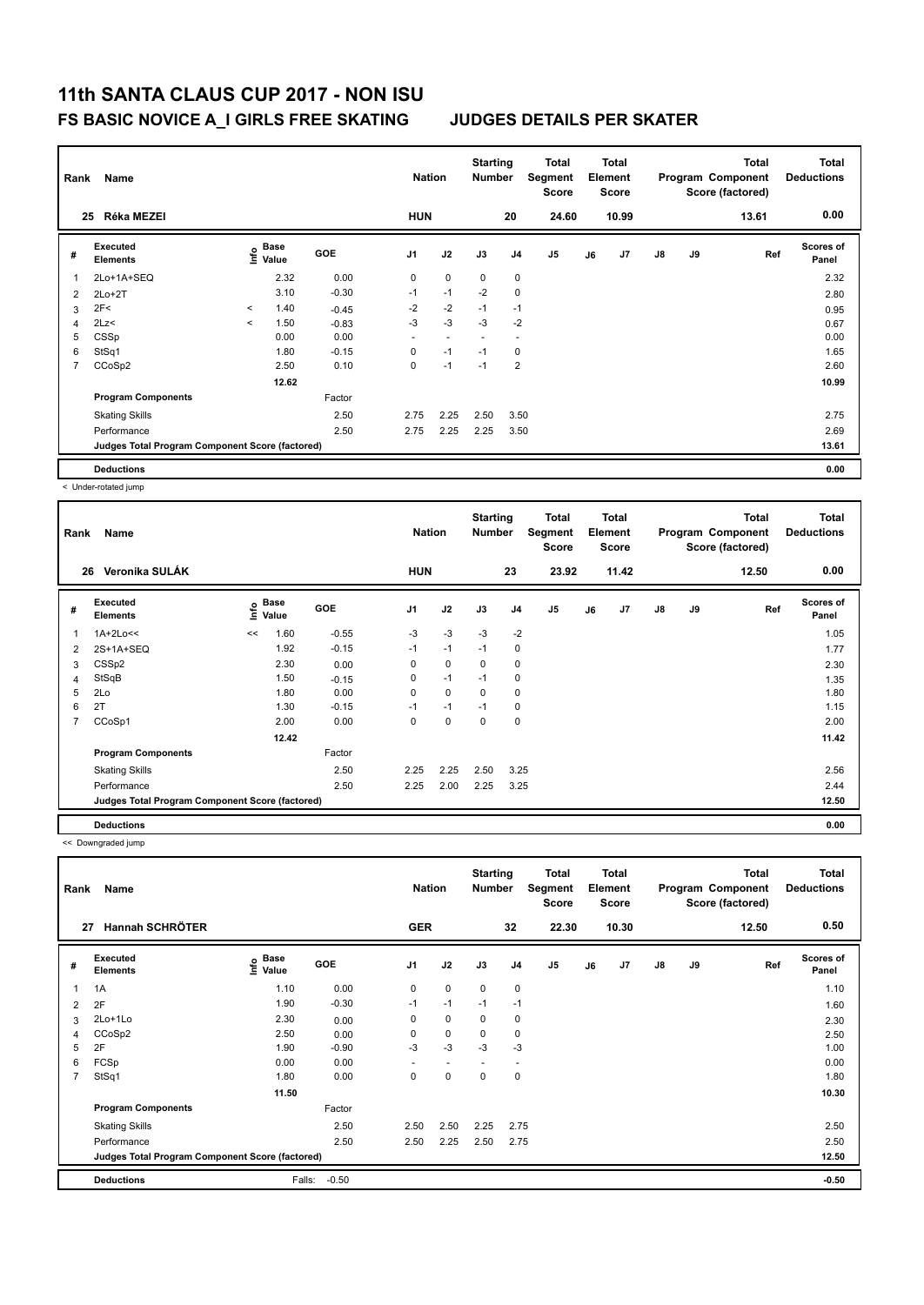|    | Rank<br>Name                                    |         |                                  |            |            | <b>Nation</b> |      | <b>Starting</b><br><b>Number</b> | <b>Total</b><br>Segment<br><b>Score</b> | <b>Total</b><br>Element<br><b>Score</b> |       |               |    | <b>Total</b><br>Program Component<br>Score (factored) | <b>Total</b><br><b>Deductions</b> |
|----|-------------------------------------------------|---------|----------------------------------|------------|------------|---------------|------|----------------------------------|-----------------------------------------|-----------------------------------------|-------|---------------|----|-------------------------------------------------------|-----------------------------------|
| 28 | <b>Fanni FARKAS</b>                             |         |                                  |            | <b>HUN</b> |               |      | 10                               | 22.21                                   |                                         | 10.81 |               |    | 11.90                                                 | 0.50                              |
| #  | Executed<br><b>Elements</b>                     |         | <b>Base</b><br>e Base<br>⊆ Value | <b>GOE</b> | J1         | J2            | J3   | J <sub>4</sub>                   | J <sub>5</sub>                          | J6                                      | J7    | $\mathsf{J}8$ | J9 | Ref                                                   | <b>Scores of</b><br>Panel         |
|    | 2Lo                                             |         | 1.80                             | $-0.38$    | $-1$       | $-2$          | $-1$ | $-1$                             |                                         |                                         |       |               |    |                                                       | 1.42                              |
| 2  | $2S+2Lo$                                        |         | 3.10                             | $-0.30$    | $-1$       | $-1$          | $-1$ | $-1$                             |                                         |                                         |       |               |    |                                                       | 2.80                              |
| 3  | 2F<<+SEQ+1A*                                    | $\star$ | 0.40                             | $-0.30$    | $-3$       | $-3$          | $-3$ | $-3$                             |                                         |                                         |       |               |    |                                                       | 0.10                              |
| 4  | 2Lz<<                                           | <<      | 0.60                             | $-0.25$    | $-3$       | $-3$          | $-2$ | $-2$                             |                                         |                                         |       |               |    |                                                       | 0.35                              |
| 5  | CCoSp2                                          |         | 2.50                             | $-0.30$    | $-2$       | $-1$          | $-1$ | 0                                |                                         |                                         |       |               |    |                                                       | 2.20                              |
| 6  | StSq1                                           |         | 1.80                             | $-0.08$    | $\Omega$   | $\mathbf 0$   | $-1$ | 0                                |                                         |                                         |       |               |    |                                                       | 1.72                              |
| 7  | FCSSp2                                          |         | 2.30                             | $-0.08$    | 0          | 0             | $-1$ | 0                                |                                         |                                         |       |               |    |                                                       | 2.22                              |
|    |                                                 | 12.50   |                                  |            |            |               |      |                                  |                                         |                                         |       |               |    | 10.81                                                 |                                   |
|    | <b>Program Components</b>                       |         |                                  | Factor     |            |               |      |                                  |                                         |                                         |       |               |    |                                                       |                                   |
|    | <b>Skating Skills</b>                           |         |                                  | 2.50       | 2.00       | 2.25          | 2.75 | 2.50                             |                                         |                                         |       |               |    |                                                       | 2.38                              |
|    | Performance                                     |         |                                  | 2.50       | 2.25       | 2.25          | 2.50 | 2.50                             |                                         |                                         |       |               |    |                                                       | 2.38                              |
|    | Judges Total Program Component Score (factored) |         |                                  |            |            |               |      |                                  |                                         |                                         |       | 11.90         |    |                                                       |                                   |
|    | <b>Deductions</b>                               |         | Falls:                           | $-0.50$    |            |               |      |                                  |                                         |                                         |       |               |    |                                                       | $-0.50$                           |

<< Downgraded jump \* Invalid element

|   | Rank<br>Name                                    |                                    |         |                |             | <b>Starting</b><br><b>Number</b> |                | Total<br>Segment<br><b>Score</b> | Total<br>Element<br><b>Score</b> |      |               |    | <b>Total</b><br>Program Component<br>Score (factored) | <b>Total</b><br><b>Deductions</b> |  |
|---|-------------------------------------------------|------------------------------------|---------|----------------|-------------|----------------------------------|----------------|----------------------------------|----------------------------------|------|---------------|----|-------------------------------------------------------|-----------------------------------|--|
|   | <b>Emma WALKER</b><br>29                        |                                    |         | <b>RSA</b>     |             |                                  | 16             | 21.43                            |                                  | 9.08 |               |    | 12.35                                                 | 0.00                              |  |
| # | Executed<br><b>Elements</b>                     | <b>Base</b><br><u>f</u> o<br>Value | GOE     | J <sub>1</sub> | J2          | J3                               | J <sub>4</sub> | J <sub>5</sub>                   | J6                               | J7   | $\mathsf{J}8$ | J9 | Ref                                                   | Scores of<br>Panel                |  |
| 1 | 1F                                              | 0.50                               | 0.00    | 0              | 0           | 0                                | $\mathbf 0$    |                                  |                                  |      |               |    |                                                       | 0.50                              |  |
| 2 | $1A+1L0$                                        | 1.60                               | 0.00    | 0              | 0           | $\mathbf 0$                      | 0              |                                  |                                  |      |               |    |                                                       | 1.60                              |  |
| 3 | $2S+1T$                                         | 1.70                               | 0.00    | 0              | $\mathbf 0$ | $\mathbf 0$                      | 0              |                                  |                                  |      |               |    |                                                       | 1.70                              |  |
| 4 | CSSp                                            | 0.00                               | 0.00    |                |             |                                  |                |                                  |                                  |      |               |    |                                                       | 0.00                              |  |
| 5 | StSqB                                           | 1.50                               | $-0.15$ | $-1$           | $-1$        | $\mathbf 0$                      | 0              |                                  |                                  |      |               |    |                                                       | 1.35                              |  |
| 6 | CCoSp2                                          | 2.50                               | 0.13    | 0              | 0           | $\overline{1}$                   | 0              |                                  |                                  |      |               |    |                                                       | 2.63                              |  |
| 7 | 2S                                              | 1.30                               | 0.00    | 0              | 0           | 0                                | 0              |                                  |                                  |      |               |    |                                                       | 1.30                              |  |
|   |                                                 | 9.10                               |         |                |             |                                  |                |                                  |                                  |      |               |    |                                                       | 9.08                              |  |
|   | <b>Program Components</b>                       |                                    | Factor  |                |             |                                  |                |                                  |                                  |      |               |    |                                                       |                                   |  |
|   | <b>Skating Skills</b>                           |                                    | 2.50    | 2.25           | 2.25        | 3.00                             | 2.50           |                                  |                                  |      |               |    |                                                       | 2.50                              |  |
|   | Performance                                     |                                    | 2.50    | 2.00           | 2.25        | 3.00                             | 2.50           |                                  |                                  |      |               |    |                                                       | 2.44                              |  |
|   | Judges Total Program Component Score (factored) |                                    |         |                |             |                                  |                |                                  |                                  |      |               |    |                                                       | 12.35                             |  |

**Deductions 0.00 Total Deductions Total Program Component Score (factored) Total Element Segment Score Total Score Starting Rank Name Nation Number # Executed Elements Base Value GOE J1 J2 J3 J4 J5 J6 J7 J8 J9 Scores of Panel** 1 1A 1.10 0.00 0 0 0 0 0 **Ref**  سماء بال بن المسابق المسابق المسابق المسابق المسابق المسابق المسابق المسابق المسابق المسابق المسابق المسابق ال<br>1A 1.10 0.00 0 0 0 0 0 1.10<br>1A 1.10 0.00 0 0 0 0 0 1.10  **30 Dorota MARKOVÁ SVK 5 20.59 10.26 10.33 0.00** 2 2S 1.30 -0.15 0 -1 -1 -1 1.15 3 2T<<+1T  $\leq 0.80$   $-0.23$   $-3$   $-2$   $-2$   $-2$ 4 1A+1Lo 1.60 -0.15 -2 -1 0 0 1.45 5 CCoSp2 2.50 -0.08 0 -1 0 0 2.42 6 StSqB 1.50 -0.23 -1 -1 -1 0 1.27 7 CSSp2 2.30 0.00 0 0 0 0 2.30 **11.10 10.26 Program Components**  Skating Skills **2.50** 2.00 2.00 2.25 2.25 Factor 2.50 2.13 Performance 2.50 2.00 2.00 1.75 2.25 2.00 **Deductions 0.00 Judges Total Program Component Score (factored) 10.33**

<< Downgraded jump